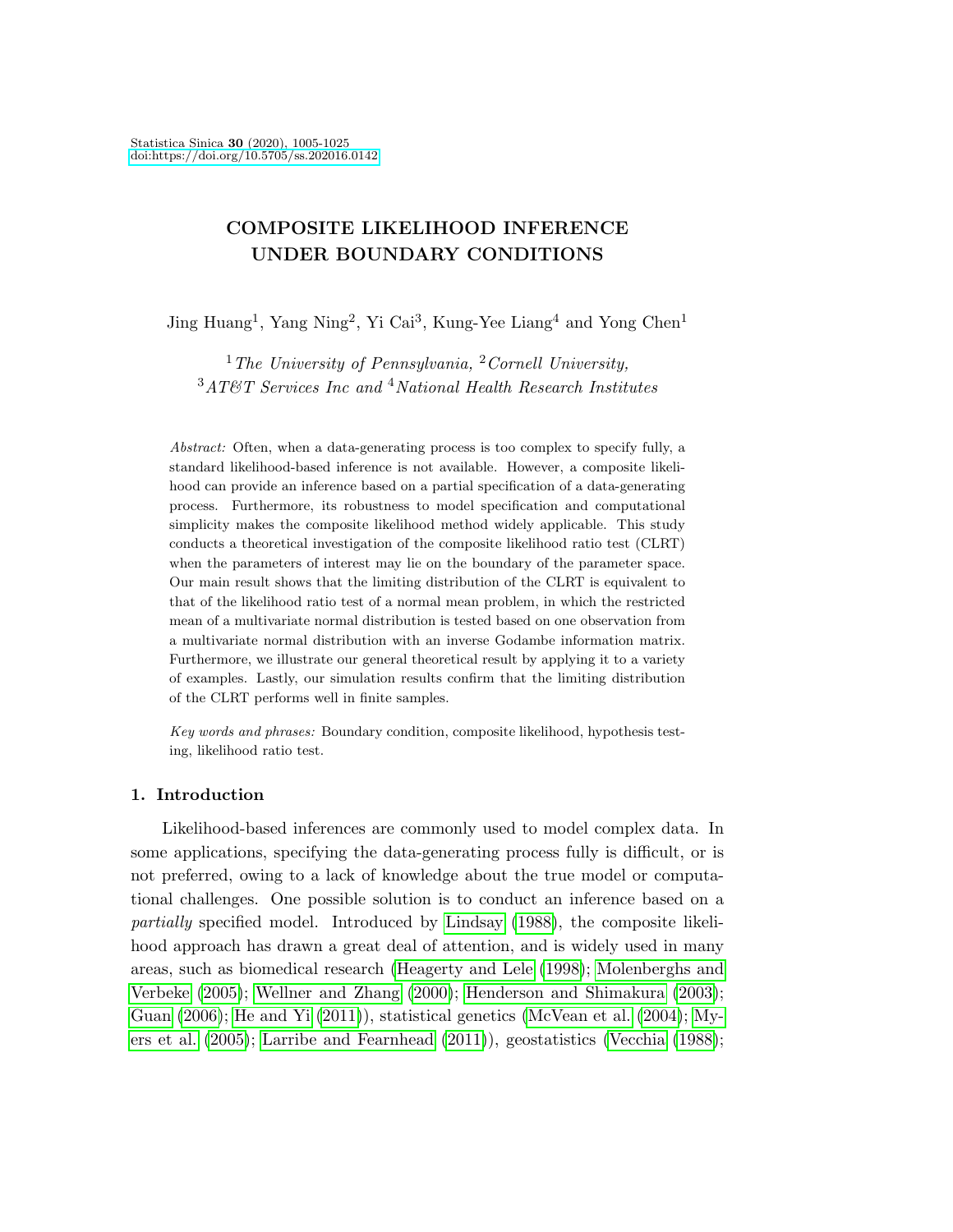Nott and Rydén [\(1999\)](#page-19-6); [Stein, Chi and Welty](#page-19-7) [\(2004\)](#page-19-7); [Padoan, Ribatet and Sis](#page-19-8)[son](#page-19-8) [\(2010\)](#page-19-8)), finance [\(Bhat, Varin and Ferdous](#page-17-0) [\(2010\)](#page-17-0); [Varin and Vidoni](#page-19-9) [\(2008\)](#page-19-9)), social science, and many others.

Specifically, a composite likelihood is constructed as the product of a set of low-dimensional marginal or conditional densities. This approach is especially useful for modeling correlated data with a complex or unknown dependency structure, or for reducing a complex likelihood function with a high computational cost to a much simpler function. For instance, when a working independence assumption is adopted, the composite likelihood is also called an independence likelihood [\(Chandler and Bate](#page-18-4) [\(2007\)](#page-18-4)). Because the data-generating process is partially specified, a composite likelihood inference is more robust than the standard likelihood-based inference. For further detail on composite likelihood methods, refer to [Varin, Reid and Firth](#page-19-10) [\(2011\)](#page-19-10), and the references therein.

In standard hypothesis testing problems, regularity conditions require that the parameter values are interior points of the parameter space under the null hypothesis. This assumption guarantees that the composite score function is zero at the maximum composite likelihood estimate. This first-order condition means the composite likelihood ratio statistic is asymptotically a mixture of weighted  $\chi_1^2$  [\(Kent](#page-18-5) [\(1982\)](#page-18-5); [Molenberghs and Verbeke](#page-19-1) [\(2005\)](#page-19-1)). In many important applications, however, the parameters of interest may lie on the boundary of the parameter space. This constraint can arise from the definition of the parameter space, or from previous knowledge on the possible range of the parameter. For example, such a problem is encountered in diagnostic systematic reviews, which evaluate diagnostic accuracy by pooling the sensitivity and specificity of a dichotomized diagnostic test from multiple studies [\(Chen et al.](#page-18-6) [\(2014,](#page-18-6) [2015\)](#page-18-7)).

As acknowledged in the literature, ignoring the boundary constraints often leads to a substantial loss of power [\(Self and Liang](#page-19-11) [\(1987\)](#page-19-11); [Chen and Liang](#page-18-8) [\(2010\)](#page-18-8)). However, theoretical results for composite likelihood-based inferences under boundary conditions have not been established. In this study, we aim to fill this gap by providing the limiting distributions of the composite likelihood ratio tests (CLRTs) under boundary conditions. Furthermore, we apply our general theoretical result to study the following three examples: (1) a stratified casecontrol study; (2) diagnostic systematic reviews; and (3) adverse event detection in medical reports. In our simulation studies, we found that the naive method of ignoring the boundary constraints is grossly conservative, resulting in up to 48% less power than that of the proposed test.

The rest of this paper is organized as follows. In Section 2, we define the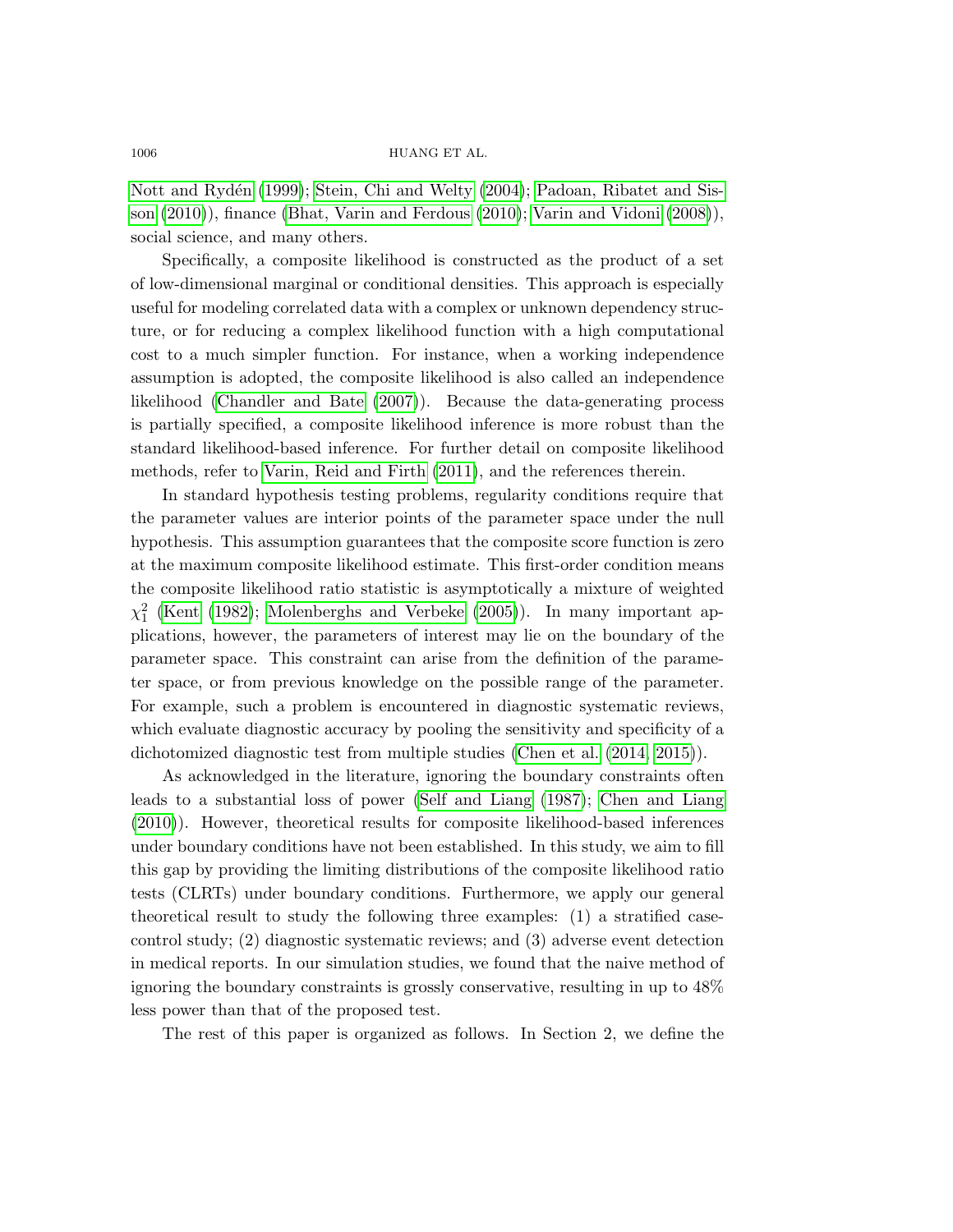composite likelihood, and introduce applications that include boundary problems. In Section 3, we first provide several regularity conditions, and then derive the asymptotic distribution of the CLRT. Here, we also provide a detailed calculation of the limiting distribution when all parameters of interest are on the boundary. In addition, we consider situations in which a subset of the parameters of interest lie on the boundary. In Section 4, we revisit the examples in Section 2. In Section 5, we present our simulation studies. Lastly, Section 6 concludes the paper.

#### 2. Notation and Examples

#### 2.1. Composite likelihood

Let  $f(x; \theta)$  be the probability density function of a multidimensional vector random variable X, indexed by a *p*-dimensional parameter  $\theta = (\theta_1, \dots, \theta_p)^T$ , where  $\theta$  belongs to the parameter space  $\Omega$ , a subset of  $R^p$ . We assume model identifiability, such that distinct values of  $\theta$  correspond to distinct probability distributions. Suppose N independent random variables  $X_1, \ldots, X_N$  are observed from the model  $f(x; \theta)$ . Let  $\{\mathscr{A}_1, \ldots, \mathscr{A}_K\}$  be a set of marginal or conditional events, with associated likelihoods  $L_i(\theta; \mathscr{A}_k) \propto \text{pr}(X_i \in \mathscr{A}_k; \theta)$ , where  $k = 1, 2, \ldots, K$  and K is the number of events. Following [Lindsay](#page-19-0) [\(1988\)](#page-19-0), a composite log likelihood can be construct as

$$
\ell_c(\theta) = \sum_{i=1}^N \sum_{k=1}^K \omega_k \log L_i(\theta; \mathcal{A}_k),
$$

where  $\omega_k$ , for  $k = 1, ..., K$ , are nonnegative weights associated with the likelihood  $L_i(\theta; \mathcal{A}_k)$ . In particular, in longitudinal data analyses, the composite likelihood can be constructed by pooling the marginal densities, without considering the correlation between repeated measurements. The use of this likelihood is studied by [Chandler and Bate](#page-18-4) [\(2007\)](#page-18-4). The maximum of the composite likelihood at the parameter value  $\hat{\theta}_c$  is the maximum composite likelihood estimator. Denote the first two derivatives of  $\ell_c(\theta)$  as  $U_c(\theta)$  and  $h_c(\theta)$ , respectively. Because each component of the composite likelihood is a true likelihood, it carries important features of the ordinary likelihood; for example, Bartlett identities hold for each component

$$
E\{S_{ik}(\theta)\}=0
$$
, and  $E\{-h_{ik}(\theta)\}=E\{S_{ik}(\theta)\}^2$ , for  $k=1,2,...,K$ ,

where  $S_{ik}(\theta)$  and  $h_{ik}(\theta)$  denote the first two derivatives, respectively, of  $\log L_i(\theta; \mathscr{A}_k)$ . Because the composite score function  $U_c(\theta)$  is a linear combination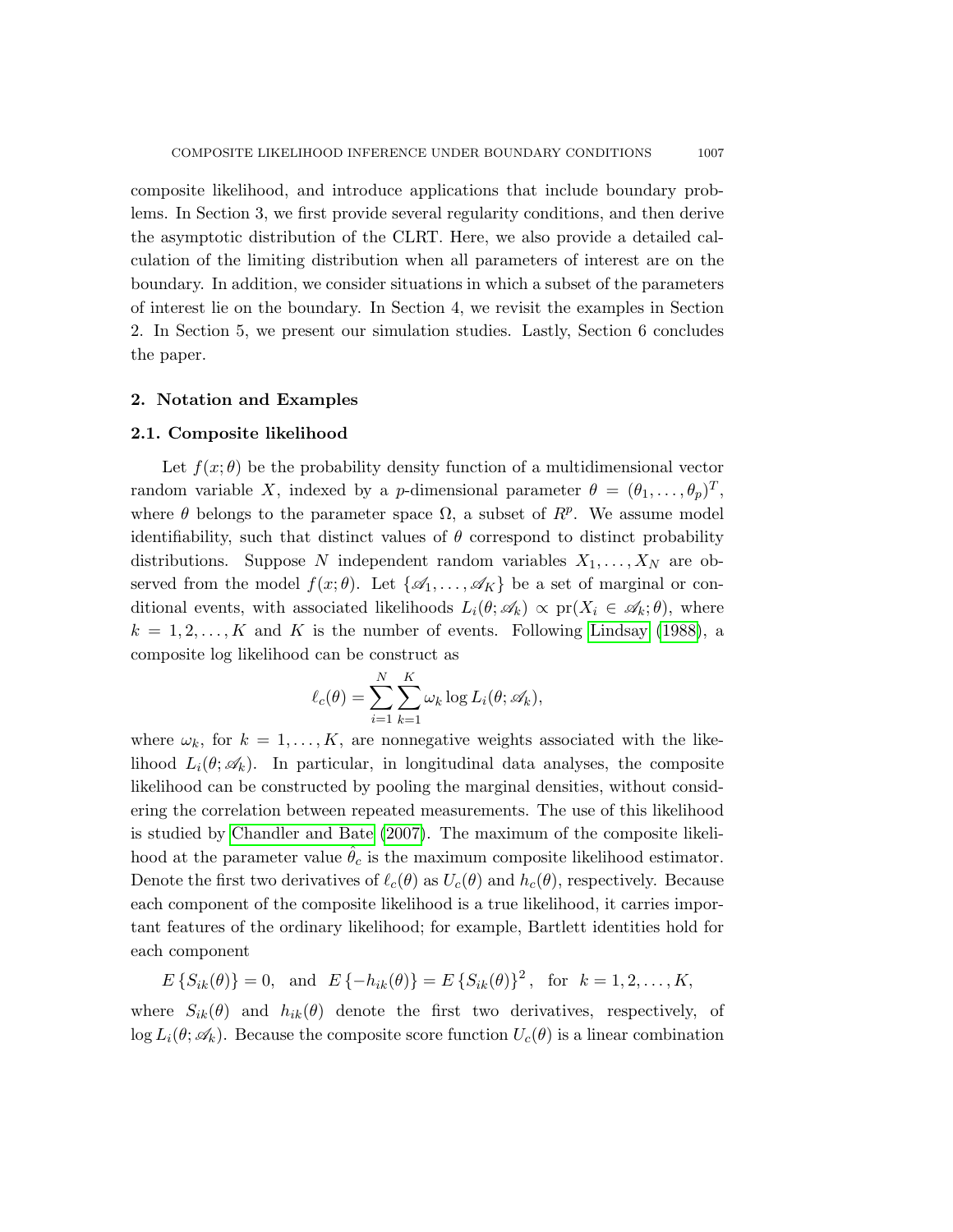of component score functions  $S_{ik}(\theta)$ ,  $U_c(\theta)$  is an unbiased estimating equation. Assume that we are interested in testing  $H_0$ :  $\theta = \theta_0$  versus  $H_1$ :  $\theta \neq \theta_0$ . Standard regularity conditions assume that  $\theta_0$  is an interior point of the parameter space. Under some extra regularity conditions, the CLRT,  $2\{\ell_c(\hat{\theta}_c) - \ell_c(\theta_0)\}\text{, converges}$ in distribution to a mixture of independent  $\chi_1^2$  variables [\(Varin, Reid and Firth](#page-19-10) [\(2011\)](#page-19-10)), where the weights are the eigenvalues of  $H(\theta_0)G^{-1}(\theta_0)$ , with

$$
H(\theta) = -E\left\{\sum_{k=1}^{K} \omega_k h_{ik}(\theta)\right\}, \quad J(\theta) = E\left\{\sum_{k=1}^{K} \omega_k S_{ik}(\theta)\right\} \left\{\sum_{k=1}^{K} \omega_k S_{ik}(\theta)\right\}^T,
$$
  
and  $G(\theta_0) = H(\theta_0) I^{-1}(\theta_0) H(\theta_0)$ 

and  $G(\theta_0) = H(\theta_0)J^{-1}(\theta_0)H(\theta_0)$ .

However, in many real applications,  $\theta_0$  may lie on the boundary of the parameter space, which makes existing asymptotic results based on the CLRT invalid. In the following, we present three examples in which boundary problems are encountered.

## 2.2. Test for positive associations in stratified case-control studies with sparse data

The stratified case-control design is widely used in epidemiological and genetic studies. In particular, in the *i*th stratum,  $x_{i1}, \ldots, x_{in_i}$  denote  $p \times 1$  vectors of potential risk factors of  $n_i$  cases, and  $x_{in_i+1}, \ldots, x_{iN_i}$  denote the potential risk factors of  $m_i$  controls, where  $m_i = N_i - n_i$  and  $i = 1, ..., K$ . A logistic regression model that accounts for stratum-specific effects is

logit 
$$
pr(y_{ij} = 1
$$
 in stratum  $i|x_{ij}) = \alpha_i + \beta^T x_{ij}$ ,  
\n $i = 1, ..., K$ , and  $j = 1, ..., N_i$ ,

where  $y_{ij} = 1$  if the j<sup>th</sup> subject in the *i*<sup>th</sup> stratum belongs to the case group, and  $y_{ij} = 0$  otherwise. The coefficients  $\beta$  quantify the effects of risk factors  $x_{ij}$ on disease status  $y_{ij}$ . In the case that  $n_i$  and  $m_i$  are uniformly bounded, but the number of stratum  $K \to \infty$ , the maximum likelihood estimator is known to be inconsistent. One common technique to solve this problem is to use the composite likelihood method proposed by [Liang](#page-19-12) [\(1987\)](#page-19-12), which extended the wellknown Mantel–Haenszel estimator to logistic regression models with multiple risk factors. Specifically, for the  $(j, l)$  case-control pair of subjects in the *i*th stratum  $(j = 1, \ldots, n_i; l = n_i + 1, \ldots, N_i)$ , the conditional probability that  $x_{ij}$  is from the case, given that one of  $x_{ij}$  and  $x_{il}$  is from the case and the other is from the control, can be calculated as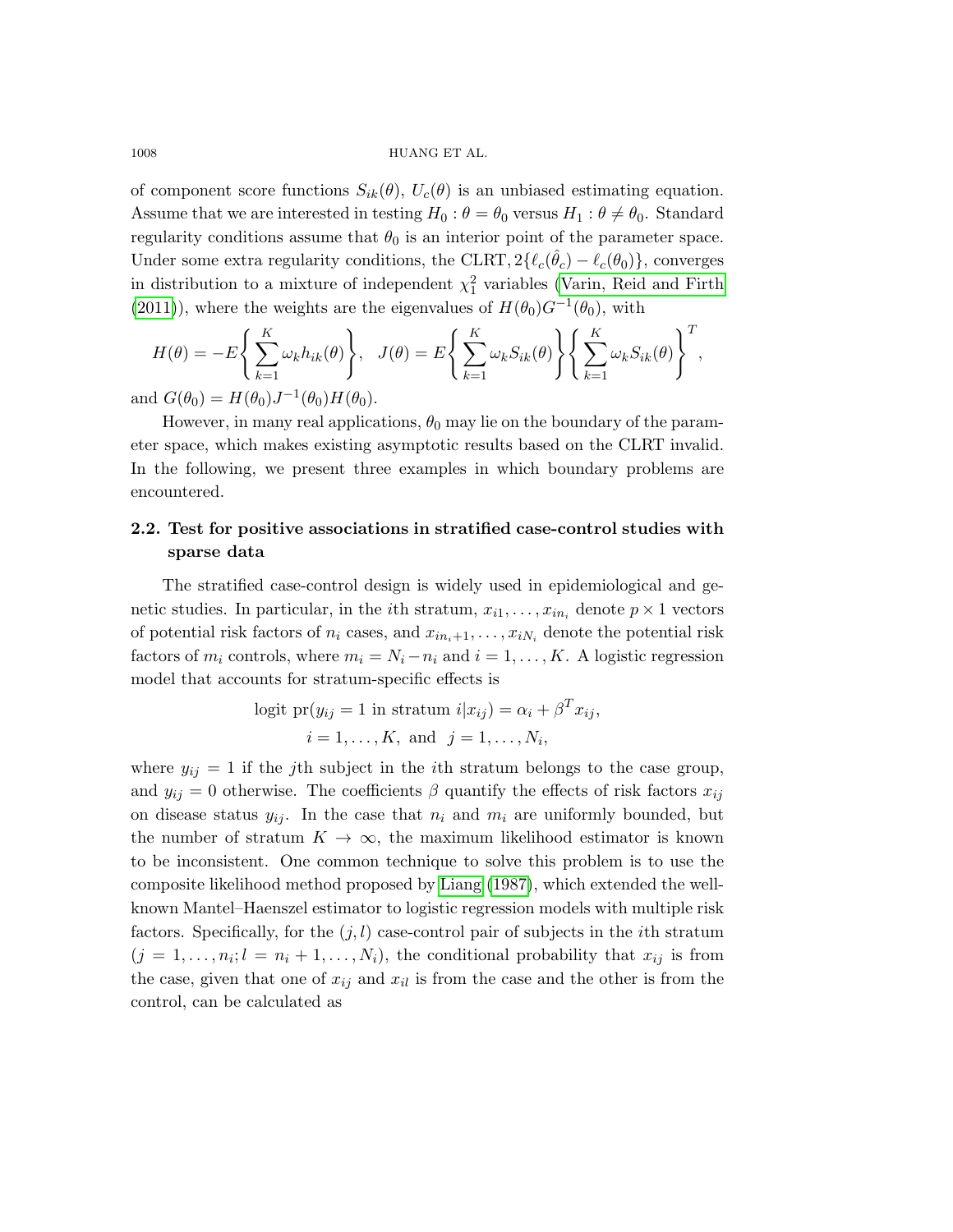$$
\text{pr}(y_{ij} = 1, y_{il} = 0 | y_{ij} + y_{il} = 1, x_{ij}, x_{il}; \alpha_i, \beta) = \frac{e^{\beta^T x_{ij}}}{e^{\beta^T x_{ij}} + e^{\beta^T x_{il}}}
$$

Thus a composite likelihood can be formulated by considering all  $n_i m_i$  possible pairs within the ith stratum,

$$
L_i(\beta) = \prod_{j=1}^{n_i} \prod_{l=n_i+1}^{N_i} \frac{e^{\beta^T x_{ij}}}{e^{\beta^T x_{ij}} + e^{\beta^T x_{il}}}.
$$

A composite likelihood that combines the data from all K strata for  $\beta$  is then constructed by assigning the weight  $w_i$  to  $L_i(\beta)$ :

$$
\ell_c(\beta) = \sum_{i=1}^K w_i \log \{L_i(\beta)\} = \sum_{i=1}^K w_i \log \left\{ \prod_{j=1}^{n_i} \prod_{l=n_i+1}^{N_i} \frac{e^{\beta^T x_{ij}}}{e^{\beta^T x_{ij}} + e^{\beta^T x_{il}}} \right\}.
$$

Without loss of generality, we consider the weights  $w_i = N_i^{-1}$ , where the maximum composite likelihood estimator reduces to the Mantel–Haenszel estimator when only a binary covariate is considered [\(Liang](#page-19-12) [\(1987\)](#page-19-12)). Suppose some of the risk factors are known to be positively associated with the occurrence of a disease. Then, testing the null hypothesis  $H_0$ :  $\beta = 0$  is a boundary problem.

### 2.3. Test for heterogeneity in diagnostic systematic reviews

Diagnostic systematic reviews are a vital step in evaluating the accuracy of a diagnostic test. For a dichotomized diagnostic test, this usually involves drawing and comparing the sensitivity (Se) and specificity (Sp) from multiple studies. However, pooling the data is not straightforward. First, the estimated Se and Sp are typically negatively correlated between studies [\(Reitsma et al.](#page-19-13) [\(2005\)](#page-19-13)). Second, there may be substantial between-study heterogeneity in paired indices [\(Moses, Shapiro and Littenberg](#page-19-14) [\(1993\)](#page-19-14); [Irwig et al.](#page-18-9) [\(1995\)](#page-18-9); [Rutter and Gatso](#page-19-15)[nis](#page-19-15) [\(1995\)](#page-19-15)). Such heterogeneity may arise from differences in study population characteristics, variability of assessments, and other factors.

To account for these challenges, [Chen et al.](#page-18-6) [\(2014,](#page-18-6) [2015\)](#page-18-7) proposed a composite likelihood-based approach that is robust and computationally convenient, in which they construct a composite likelihood function using an independent working assumption between Se and Sp. More specifically, considering a diagnostic review of m studies, denote  $n_{i11}$ ,  $n_{i00}$ ,  $n_{i01}$ , and  $n_{i10}$  as the number of true positives, true negatives, false positives, and false negatives, respectively, for  $i = 1, ..., m$ . Let  $n_{i1} = n_{i11} + n_{i10}$  and  $n_{i0} = n_{i01} + n_{i00}$  be the number of diseased and healthy subjects, respectively, and  $Se_i$  and  $Sp_i$  be the study-specific

.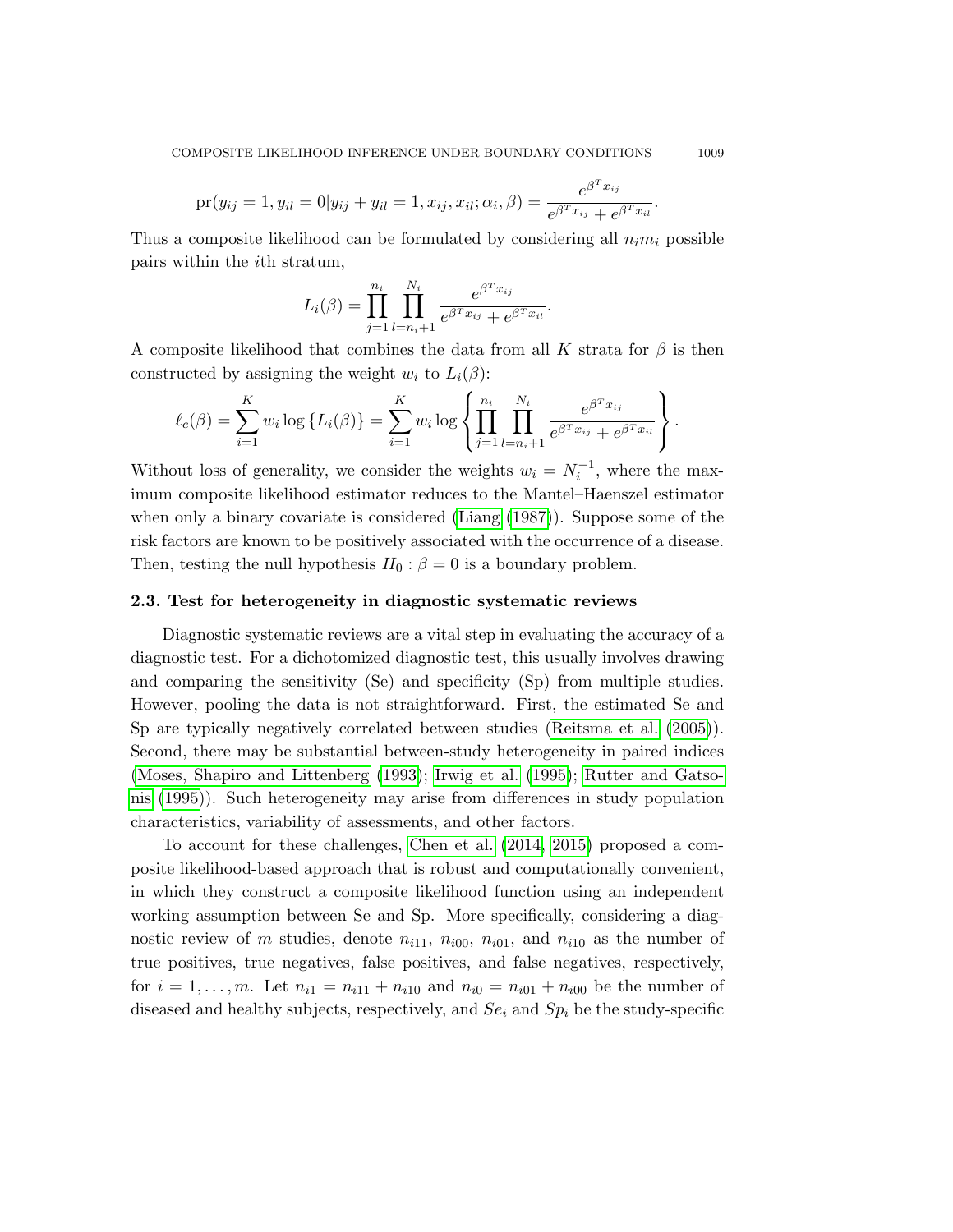Se and Sp, respectively. Assume that

 $n_{i11}|(n_{i1}, Se_i) \sim Binomial(n_{i1}; Se_i), \quad n_{i00}|(n_{i0}, Se_i) \sim Binomial(n_{i0}; Sp_i),$  $g(Se_i) = X_i^T \beta_1 + \mu_{i1}, \quad g(Sp_i) = Z_i^T \beta_2 + \mu_{i2},$ 

$$
\begin{pmatrix} \mu_{i1} \\ \mu_{i2} \end{pmatrix} \sim \text{BN}\left(\begin{pmatrix} 0 \\ 0 \end{pmatrix}, \qquad \Sigma = \begin{pmatrix} \tau_1^2 & \rho \tau_1 \tau_2 \\ \rho \tau_1 \tau_2 & \tau_2^2 \end{pmatrix}\right),
$$

where  $g(\cdot)$  is a known link function, such as the logit function;  $X_i$  and  $Z_i$  are vectors of study-level covariates, possibly overlapping, related to  $Se_i$  and  $Sp_i$ ;  $\tau_1^2$  and  $\tau_2^2$  capture the between-study heterogeneity in Se and Sp, respectively; and  $\rho$  describes the correlation between the random effects  $Se_i$  and  $Sp_i$  in the transformed scale.

Ignoring the correlation between  $Se_i$  and  $Sp_i$ , a composite likelihood can be constructed by setting  $\rho = 0$  in the above model:

$$
\ell_c(\theta) = \sum_{i=1}^m \log \left\{ \int q(n_{i11}|n_{i1}; Se_i) \phi(Se_i; \beta_1, \tau_1^2) dSe_i \times \int q(n_{i00}|n_{i0}; Sp_i) \phi(Sp_i; \beta_2, \tau_2^2) dSp_i \right\},
$$

where  $\theta = (\beta_1^T, \beta_2^T, \tau_1, \tau_2)^T$ ,  $\phi(\cdot; \cdot, \cdot)$  is the probability density function of a univariate logit normal distribution, and  $q(\cdot|\cdot;\cdot)$  is the probability mass function of a binomial distribution. In this model, testing for heterogeneity in  $Se$  and  $Sp$ across all studies is equivalent to testing  $H_0: \tau_1^2 = \tau_2^2 = 0$ . This is a hypothesis testing problem with boundary constraints.

### 2.4. Signal detection of adverse event (AE) reporting rate

The Vaccine Adverse Event Reporting System (VAERS) is a national vaccine safety surveillance program that collects information about adverse events (AE) that occur after the administration of vaccines licensed for use in the United States [\(Chen et al.](#page-18-10) [\(1994\)](#page-18-10); [Niu, Erwin and Braun](#page-19-16) [\(2001\)](#page-19-16); [Shimabukuro et al.](#page-19-17) [\(2015\)](#page-19-17)). The surveillance data are structured in a table format, with vaccine-AE combinations (i.e., a certain type of AE after a particular vaccination) as the column variable, and the reporting year as the row variable [\(Huang, Zalkikar](#page-18-11) [and Tiwari](#page-18-11) [\(2011\)](#page-18-11)). In total, we have I years and J vaccine-AE combinations. The table cell  $n_{ij}$  shows the number of events reported for the jth vaccine-AE combination during the ith year. The total number of reported cases for the ith year is the marginal total of the *i*th row, denoted as  $n_i$ . The total number of *j*th vaccine-AE combinations across all years is the marginal total of the jth column,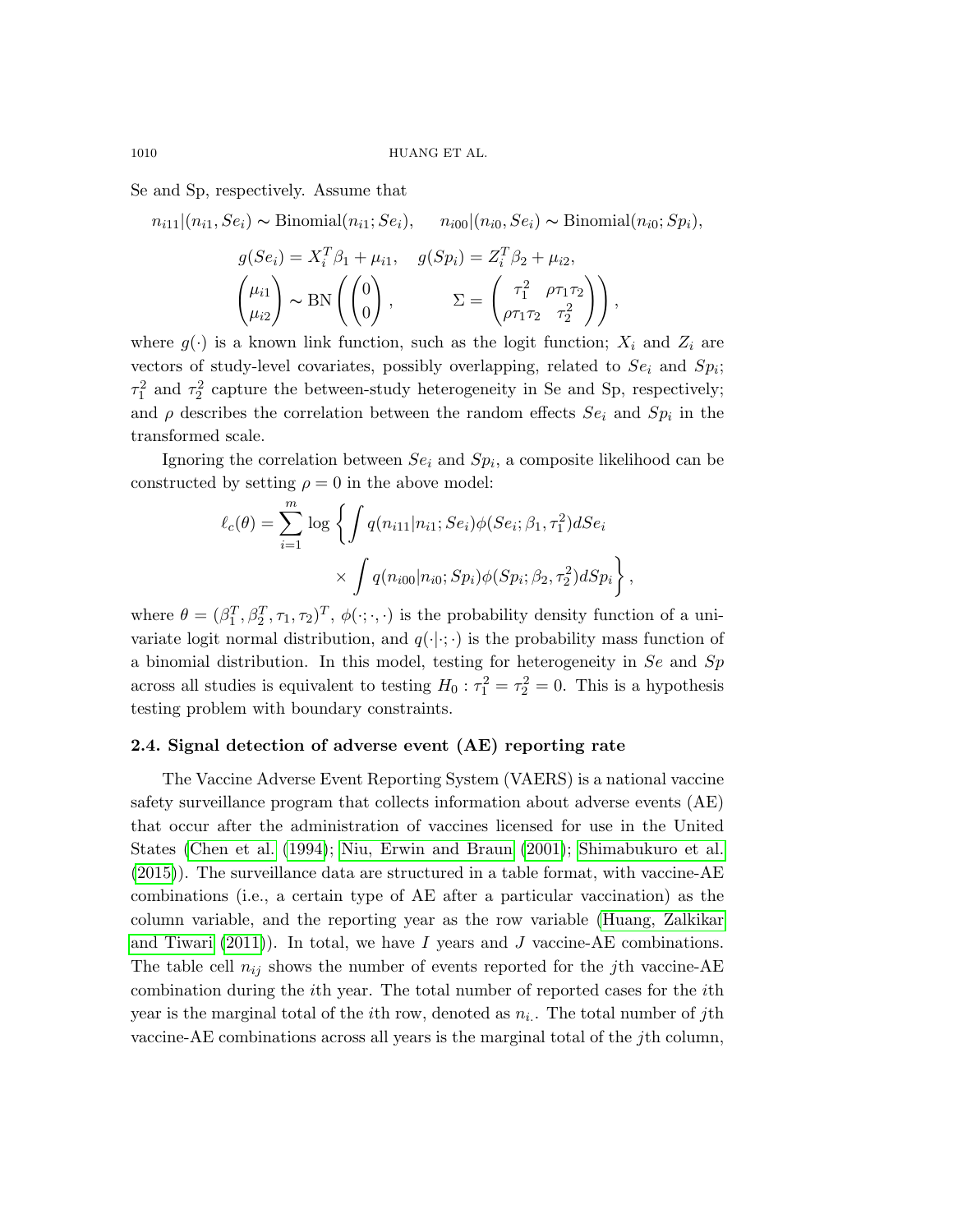denoted as  $n_{i}$ . Let  $n_{i}$  denote the total number of events.

To account for the large number of zero cells in our data  $n_{ij}$ , we consider the following zero-inflated Poisson model:

$$
n_{ij} | n_{i.}, p_{ij}, w_{ij} \begin{cases} = 0 & \text{with probability} \quad w_{ij}, \\ \sim \text{Poisson}(n_i.p_{ij}) & \text{with probability} \quad 1 - w_{ij}, \end{cases}
$$

where  $w_{ij}$  is the probability of observing a true zero in the *i*th year and *j*th vaccine-AE combination, and  $p_{ij}$  is the probability of reported cases in the *i*th year and jth vaccine-AE combination. In order to account for the heterogeneity in the reporting proportion for a fixed jth vaccine-AE combination through year 1990 to 2015 (the most recent reporting year), we further assume that

$$
logit(p_{ij}) \sim N(\beta_{0j}, \tau_j^2), i = 1, \ldots, I,
$$

where  $\beta_{0j} = \text{logit}(p_{0j}), p_{0j}$  is the overall reporting proportion for the jth vaccine-AE combination across all years and  $\tau_j^2$  represents the variation in the reporting proportion. Similarly, we assume the weight  $w_{ij}$  is defined as follows

$$
logit(w_{ij}) \sim N(\alpha_{0j}, \delta_j^2), i = 1, \ldots, I,
$$

where  $\alpha_{0j} = \text{logit}(w_{0j}), w_{0j}$  is the overall probability of observing a true zero across all years and  $\delta_j^2$  represents the variation in observing a true zero.

A composite likelihood of the jth vaccine-AE combination can be constructed by multiplying the marginal densities of  $n_{ij}$ , ignoring their correlations:

$$
\ell_c(\theta) = \sum_{i=1}^I \log \left\{ \int_0^1 \int_0^1 p(n_{ij}|n_{i,:}p_{ij}, w_{ij}) p(p_{ij}|p_{0j}, \tau_j^2) p(w_{ij}|w_{0j}, \delta_j^2) dp_{ij} dw_{ij} \right\},\,
$$

where  $\theta = (w_{0j}, \beta_{0j}, \tau_j^2, \delta_j^2)$ . Testing whether the reporting rate is the same across all years is equivalent to testing the hypothesis  $H_0: \tau_j^2 = \delta_j^2 = 0$ , which is a boundary problem.

#### 2.5. Additional examples

Other examples of problems with boundary constraints in composite likelihood inferences include testing for spatial correlations in a Gaussian random field model in geostatistics applications [\(Guan](#page-18-2) [\(2006\)](#page-18-2)), and testing for serially dependence in time serial data in panel studies [\(Wellner and Zhang](#page-20-0) [\(2000\)](#page-20-0)).

In the next section, we give our main results. The above examples are revisited in Section 4.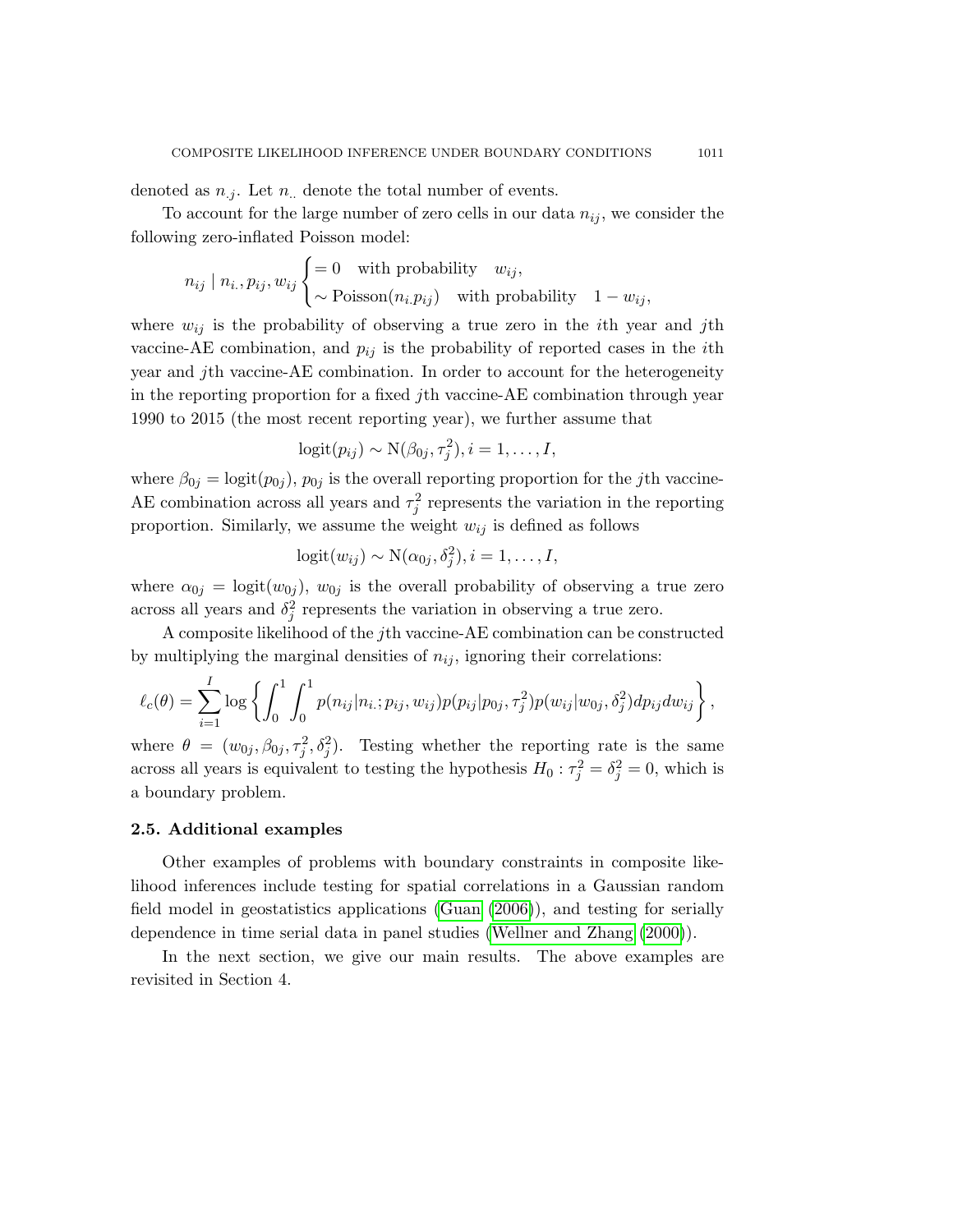### 3. Main Results

#### 3.1. Regularity conditions

To derive the asymptotic results, we impose the following regularity conditions.

- R1: The first two derivatives of  $\ell_c(\theta)$ , with respect to  $\theta$  on the intersection of the neighborhoods of the true parameter value,  $\theta_0$ , and  $\Omega$ , exist and are continuous. If  $\theta_0$  is on the boundary of  $\Omega$ , the derivatives of  $\ell_c(\theta)$  are taken from the appropriate side.
- R2: The parameter space  $\Omega$  is compact, the function  $E\{\ell_c(\theta)\}\$ is continuous, and  $\theta_0 = \arg \max_{\theta \in \Omega} E\{\ell_c(\theta)\}\$ is unique. There exists a function  $A(X)$ with finite expectation, such that  $\left|\sum_{k=1}^K \omega_k \log L_i(\theta; \mathcal{A}_k)\right| \leq A(X_i)$ , for any  $\theta \in \Omega$ .
- R3: On the intersection of neighborhoods of  $\theta_0$  and  $\Omega$ , for any  $1 \leq j, k \leq p$ , it holds that  $|\sum_{k=1}^K \omega_k(\partial^2 \log L_i(\theta; \mathscr{A}_k))/(\partial \theta_j \partial \theta_k)| \le C(X_i)$ , where  $C(X)$  is a function of  $X$  with finite expectation.
- R4: The variability matrix,  $J(\theta)$ , exists and is positive-definite at  $\theta_0$ .

R5: The sensitivity matrix,  $H(\theta)$ , exists and is positive-definite at  $\theta_0$ .

When studying the limiting distribution of an estimator for  $\theta_0$ , we can think of it as a local problem, because only the values of  $\theta$  near  $\theta_0$  are relevant, asymptotically. Thus, we assume that the parameter space near  $\theta_0$  can be locally approximated by a cone. This approach was used by [Chernoff](#page-18-12) [\(1954\)](#page-18-12) and [Self](#page-19-11) [and Liang](#page-19-11) [\(1987\)](#page-19-11) in the context of likelihood ratio tests.

**Definition 1.** The set  $\Omega \subset \mathbb{R}^p$  is approximated at  $\theta_0$  by a cone with a vertex at  $\theta_0$ ,  $C_{\Omega}$ , if

(1) 
$$
\inf_{x \in C_{\Omega}} ||x - y|| = o(||y - \theta_0||)
$$
 for all  $y \in \Omega$ 

and

(2)  $\inf_{y \in \Omega} ||x - y|| = o(||x - \theta_0||)$ , for all  $x \in C_{\Omega}$ .

We assume that the parameter space  $\Omega$  is regular enough to be approximated by a cone with a vertex at  $\theta_0$ , which is mild enough to encompass a wide variety of shapes for  $\Omega$ . In the sections that follow, we first give the asymptotic distribution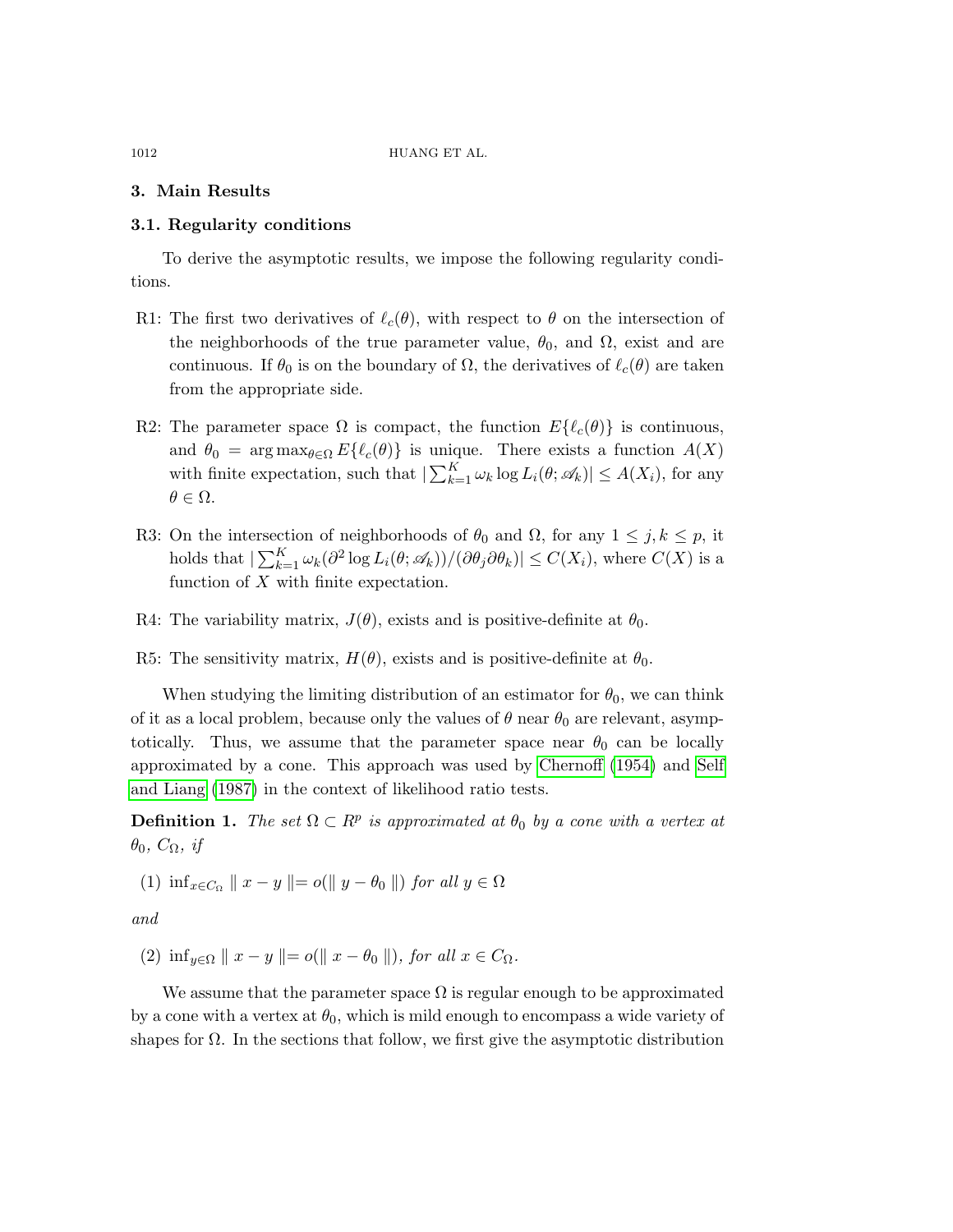of the CLRT statistic when  $\theta_0$  is on the boundary of  $\Omega$ . Then, we derive the exact form of the asymptotic distribution in several cases.

For notational simplicity, rewrite the hypothesis  $H_0$ :  $\theta = \theta_0$  as  $H_0$ :  $\theta \in \Omega_0$ , where  $\Omega_0 = \{\theta : \theta = \theta_0 \in \Omega\}$ . The complement of  $\Omega_0$  in  $\Omega$  is denoted by  $\Omega_1$ . For any subset of  $R^p$ ,  $\varphi$ , we define  $L_{\varphi} = \sup_{\theta \in \varphi} \ell_c(\theta)$ . We also define the maximum composite likelihood estimator in the parameter space  $\varphi, \hat{\theta}_c^{(\varphi)}$ , as that value of  $\theta$ in the closure of  $\varphi$  that maximizes  $\ell_c(\theta)$ . The CLRT statistic can be written as

$$
CLRT = -2(L_{\Omega_0} - L_{\Omega}).
$$

## 3.2. Limiting distribution of the CLRT statistic

First, we establish the  $\sqrt{N}$ -consistency of the maximum composite likelihood estimator.

**Lemma 1.** If the regularity conditions R1–R5 hold, then as  $N \to \infty$ ,  $\hat{\theta}_c$  converges to  $\theta_0$  in probability. Moreover,  $N^{1/2}(\hat{\theta}_c - \theta_0) = O_p(1)$ .

A proof is given in Section S1 of the online Supplementary Material. Now, we derive the asymptotic distribution of the CLRT.

<span id="page-8-0"></span>**Theorem 1.** If the regularity conditions R1–R5 hold,  $\theta_0$  is a limiting point of both  $\Omega_0$  and  $\Omega_1$ , and the sets  $\Omega_0$  and  $\Omega_1$  are approximated by nonempty cones  $C_{\Omega_0}$ and  $C_{\Omega_1}$ , respectively, then under the null hypothesis, the asymptotic distribution of the CLRT is the same as the distribution of the likelihood ratio test of  $\theta \in C_{\Omega_0}$ against  $\theta \in C_{\Omega_1}$ , based on one observation from a population with a multivariate normal distribution with mean  $\theta_0$  and covariance matrix  $H(\theta_0)^{-1}J(\theta_0)H(\theta_0)^{-1}$ , while the covariance matrix is misspecified as  $H(\theta_0)^{-1}$  in the likelihood ratio test.

The proof is based on two approximations. First,  $\Omega$  is approximated by  $C_{\Omega}$ Let proof is based on two approximations. First,  $\Omega$  is approximated by  $C_{\Omega}$  and the definition locally around  $\theta_0$ . This is justified by the  $\sqrt{N}$ -consistency of  $\hat{\theta}_c$  and the definition of the approximating cones, given previously. The second approximation follows a similar argument to that of [Self and Liang](#page-19-11) [\(1987\)](#page-19-11), who used a quadratic function to approximate the composite likelihood. Further technical details are available in Section S2 of the online Supplementary Material.

In some special cases, the sensitivity matrix may be equal to the variability matrix, for example, in partial likelihood inferences for censored data [\(Cox](#page-18-13) [\(1975\)](#page-18-13)). In such cases, the misspecified covariance matrix  $H(\theta_0)^{-1}J(\theta_0)H(\theta_0)^{-1}$ is equal to  $J(\theta_0)^{-1}$ , and Theorem [1](#page-8-0) reduces to Theorem 3 of [Self and Liang](#page-19-11) [\(1987\)](#page-19-11). However, in general, the equality is not satisfied [\(Molenberghs and Ver](#page-19-1)[beke](#page-19-1) [\(2005\)](#page-19-1)). The purpose of Theorem [1](#page-8-0) is to reduce the general problem of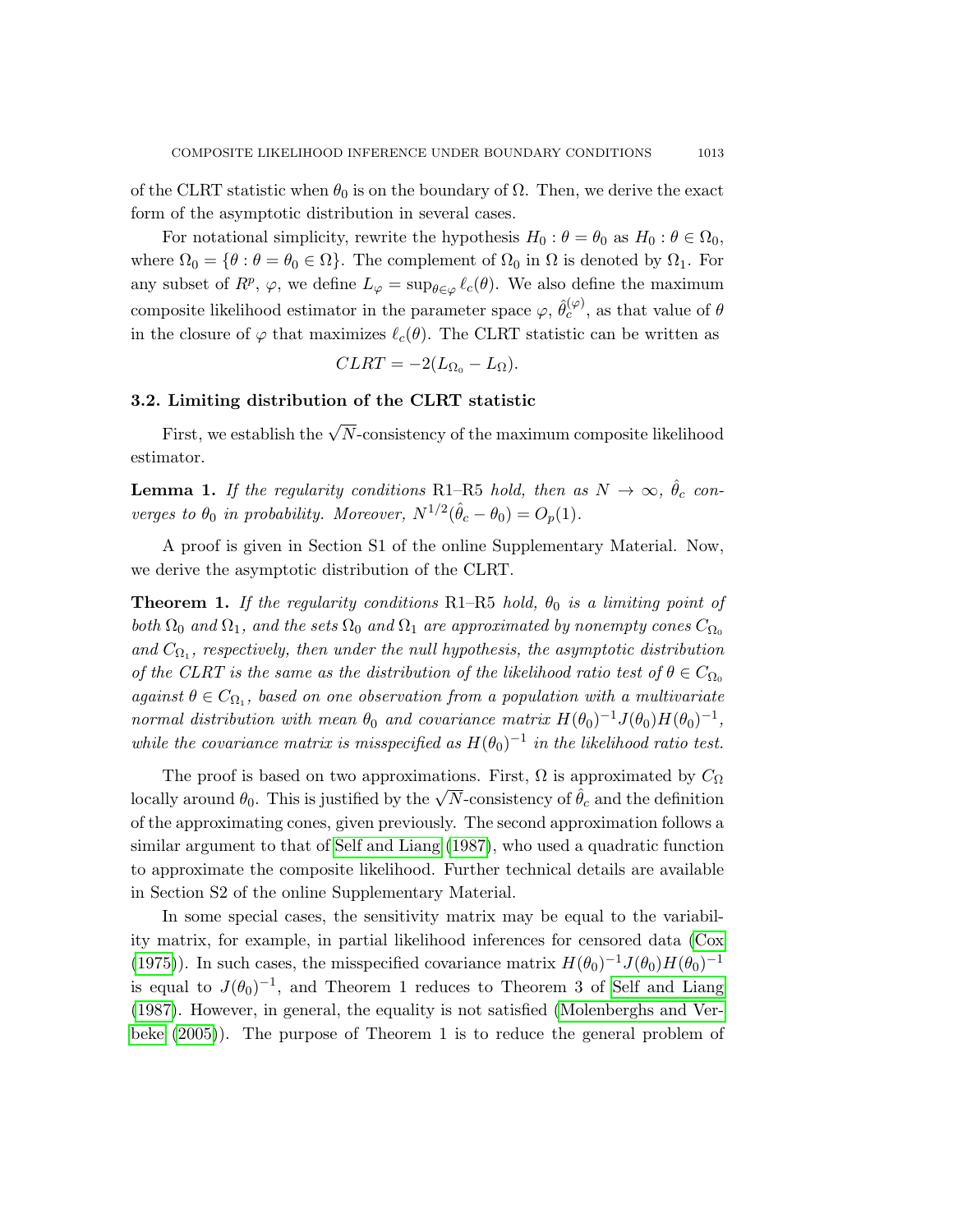computing the limiting distribution of the CLRT to a problem of computing the distribution of

<span id="page-9-0"></span>
$$
Q_{C_{\Omega_0}}(Z) - Q_{C_{\Omega}}(Z), \tag{3.1}
$$

where  $Q_{\varphi}(Z) = \inf_{\theta \in \varphi} \{ Z - (\theta - \theta_0) \}^T H(\theta_0) \{ Z - (\theta - \theta_0) \}, C_{\Omega} = C_{\Omega_0} \bigcup C_{\Omega_1},$ and  $Z \sim MVN(0, G^{-1}(\theta_0))$ , where  $G(\theta_0) = H(\theta_0)J(\theta_0)^{-1}H(\theta_0)$  is known as the Godambe information matrix.

The limiting distribution of the CLRT in equation [\(3.1\)](#page-9-0) is still complicated. In the following, we focus on an important special case in which the representation given in equation [\(3.1\)](#page-9-0) can be simplified further.

#### 3.3. An important special case

Partition the parameter vector,  $\theta$ , into two parameter sets  $\theta^T = (\gamma^T, \eta^T)$ , where  $\gamma$  denotes the parameters of interest that will be tested, and  $\eta$  denotes the nuisance parameters. Then, further partition the parameter vector into four co-ordinates. Here, we adopt the notation in [Self and Liang](#page-19-11) [\(1987\)](#page-19-11):  $(p_{11}, p_{12}, p_{21}, p-\alpha)$  $p_{11} - p_{12} - p_{21}$ , where the first  $p_{11}$  coordinates of  $\theta$  represent the parameters of  $\gamma$ with true values on the boundary; the next  $p_{12}$  coordinates represent the parameters of  $\gamma$  with true values not on the boundary; the next  $p_{21}$  coordinates represent the first  $p_{21}$  components of  $\eta$  with true values on the boundary; and finally, the remaining  $p - p_{11} - p_{12} - p_{21}$  coordinates represent the last  $p - p_{11} - p_{12} - p_{21}$ parameters of  $\eta$  with true values not on the boundary. Note that  $p_1 = p_{11} + p_{12}$ represents the dimension of  $\gamma$ , and  $p - p_1$  represents the dimension of  $\eta$ . In the rest of this paper, we denote the boundary value as zero for ease of presentation. In the following, we consider a special case in which two parameters of interest are on the boundary, and the remaining  $(p-2)$ -dimensional nuisance parameters are not on the boundary; that is,  $H_0$ :  $\gamma = 0$ , with  $\gamma = (\gamma_1, \gamma_2), \gamma_1 \geq 0$ , and  $\gamma_2 \geq 0$ . All three examples discussed in Section 2 belong to this setting.

The parameter configuration is give by  $(2,0,0,p-2)$ . Then,  $C_{\Omega_0} = \{0\}^2 \times$  $R^{p-2}$  and  $C_{\Omega} = [0, +\infty)^2 \times R^{p-2}$ . Partitioning  $Z^{T} = (Z_{\gamma}^{T}, Z_{\eta}^{T})$  and  $G(\theta_{0})$  and  $H(\theta_0)$  with respect to  $(\gamma, \eta)$  as

$$
G(\theta_0) = \begin{pmatrix} G_{\gamma\gamma} & G_{\gamma\eta} \\ G_{\eta\gamma} & G_{\eta\eta} \end{pmatrix}, \qquad H(\theta_0) = \begin{pmatrix} H_{\gamma\gamma} & H_{\gamma\eta} \\ H_{\eta\gamma} & H_{\eta\eta} \end{pmatrix},
$$
  

$$
G_{\gamma|\eta} = G_{\gamma\gamma} - G_{\gamma\eta} G_{\eta\eta}^{-1} G_{\gamma\eta}^T, \qquad H_{\gamma|\eta} = H_{\gamma\gamma} - H_{\gamma\eta} H_{\eta\eta}^{-1} H_{\gamma\eta}^T,
$$

with some algebra, equation  $(3.1)$  reduces to

$$
Z_{\gamma}^T H_{\gamma|\eta} Z_{\gamma} - \inf_{\gamma \in [0, +\infty)^2} \left( Z_{\gamma} - \gamma \right)^T H_{\gamma|\eta} \left( Z_{\gamma} - \gamma \right).
$$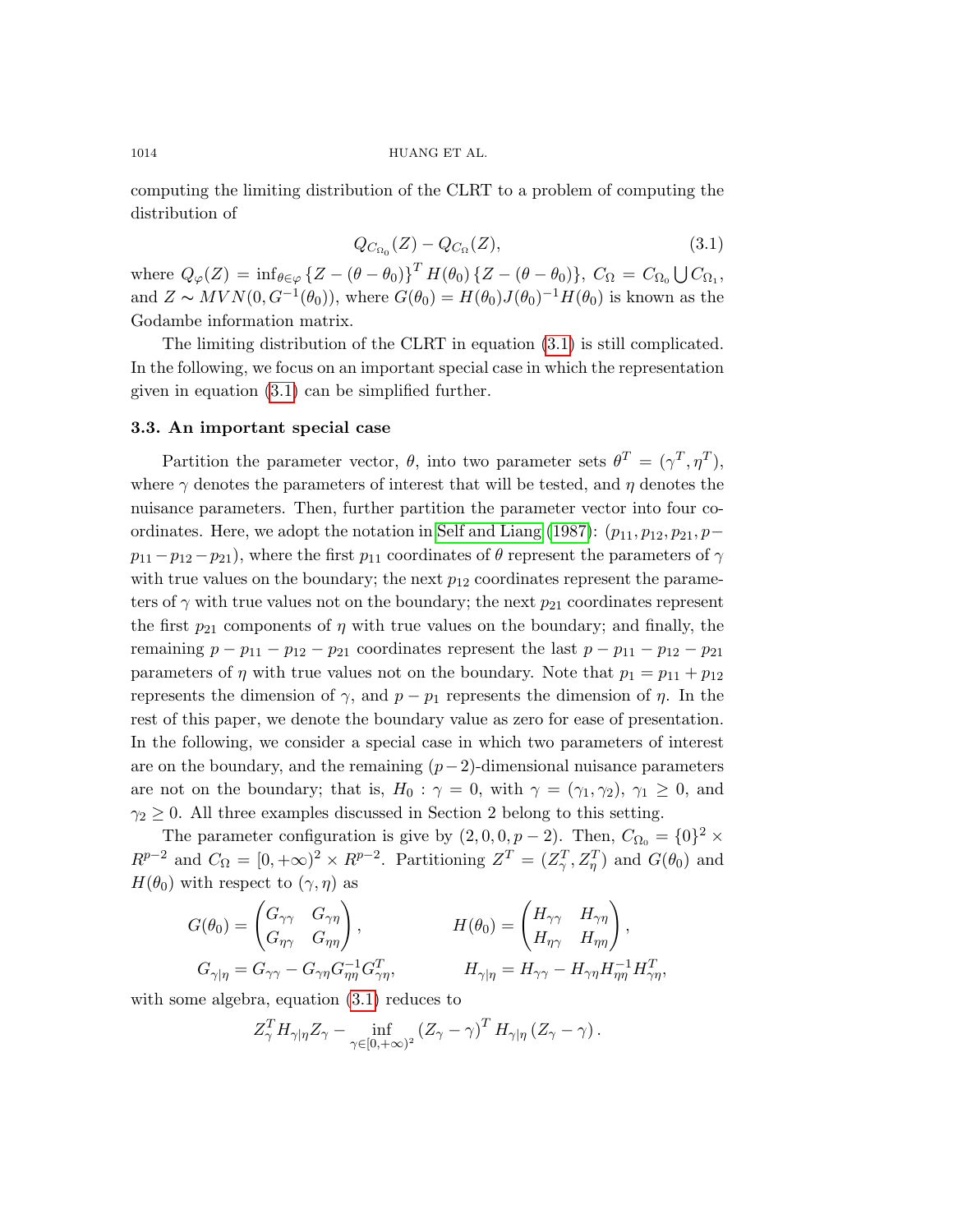<span id="page-10-0"></span>

Figure 1. Diagram of the parameter space for the special case.

Let  $H_{\gamma|\eta} = P^T P$ , where P is a 2 × 2 nonsingular matrix, and denote  $\tilde{C}_{\gamma} = \{\tilde{\gamma} : \tilde{\gamma} = P\gamma \text{ for any } \gamma \in [0, +\infty)^2 \}$  and  $\tilde{Z}_{\gamma} = PZ_{\gamma}$ . Then, the limiting distribution of the CLRT can be rewritten as

$$
\parallel \tilde{Z}_\gamma\parallel^2-\inf_{\tilde{\gamma}\in \tilde{C}_\gamma}\parallel \tilde{Z}_\gamma-\tilde{\gamma}\parallel^2,
$$

where  $\|\cdot\|$  is the usual Euclidean metric. The calculation of the second term in the above equation depends on the location of  $\tilde{Z}_\gamma$  relative to the boundary of  $\tilde{C}_\gamma$ . The shaded region in Fig. [1](#page-10-0) represents  $\tilde{C}_{\gamma}$ , and  $(0, 0)$  is the origin. The angle in the shaded area is less than 180 $^{\circ}$ . This is because that the convexity of  $C_{\gamma}$  is preserved under the linear mapping  $\gamma \to P \gamma$ . Denote the rotation matrix in a two-dimensional Euclidean space  $R^2$  and the matrix  $H_{\gamma|\eta}$  by

$$
T_x = \begin{pmatrix} \cos(x) & -\sin(x) \\ \sin(x) & \cos(x) \end{pmatrix}, \ \ H_{\gamma|\eta} = \begin{pmatrix} a & b \\ b & d \end{pmatrix},
$$

respectively. Further, denote the columns of  $P$  by  $P_1$  and  $P_2$ , and the inner product of vectors a and b by  $\langle a, b \rangle = b^T a$ . It can be shown that the limiting distribution of the CLRT is given by

$$
CLRT = \begin{cases} \n\|\tilde{Z}_{\gamma}\|^{2} \sim U = \lambda_{1} \chi_{1}^{2} + \lambda_{2} \chi_{1}^{2} & \text{if } \tilde{Z} \text{ is in the shaded region,} \\
\left\{\frac{\langle P_{2}, \tilde{Z}_{\gamma} \rangle}{\|P_{2}\|}\right\}^{2} \sim d^{*} \chi_{1}^{2}/d & \text{if } \tilde{Z} \text{ is in region 1,} \\
\left\{\frac{\langle P_{1}, \tilde{Z}_{\gamma} \rangle}{\|P_{1}\|}\right\}^{2} \sim a^{*} \chi_{1}^{2}/a & \text{if } \tilde{Z} \text{ is in region 2,} \\
0 & \text{if } \tilde{Z} \text{ is in region 3,}\n\end{cases}
$$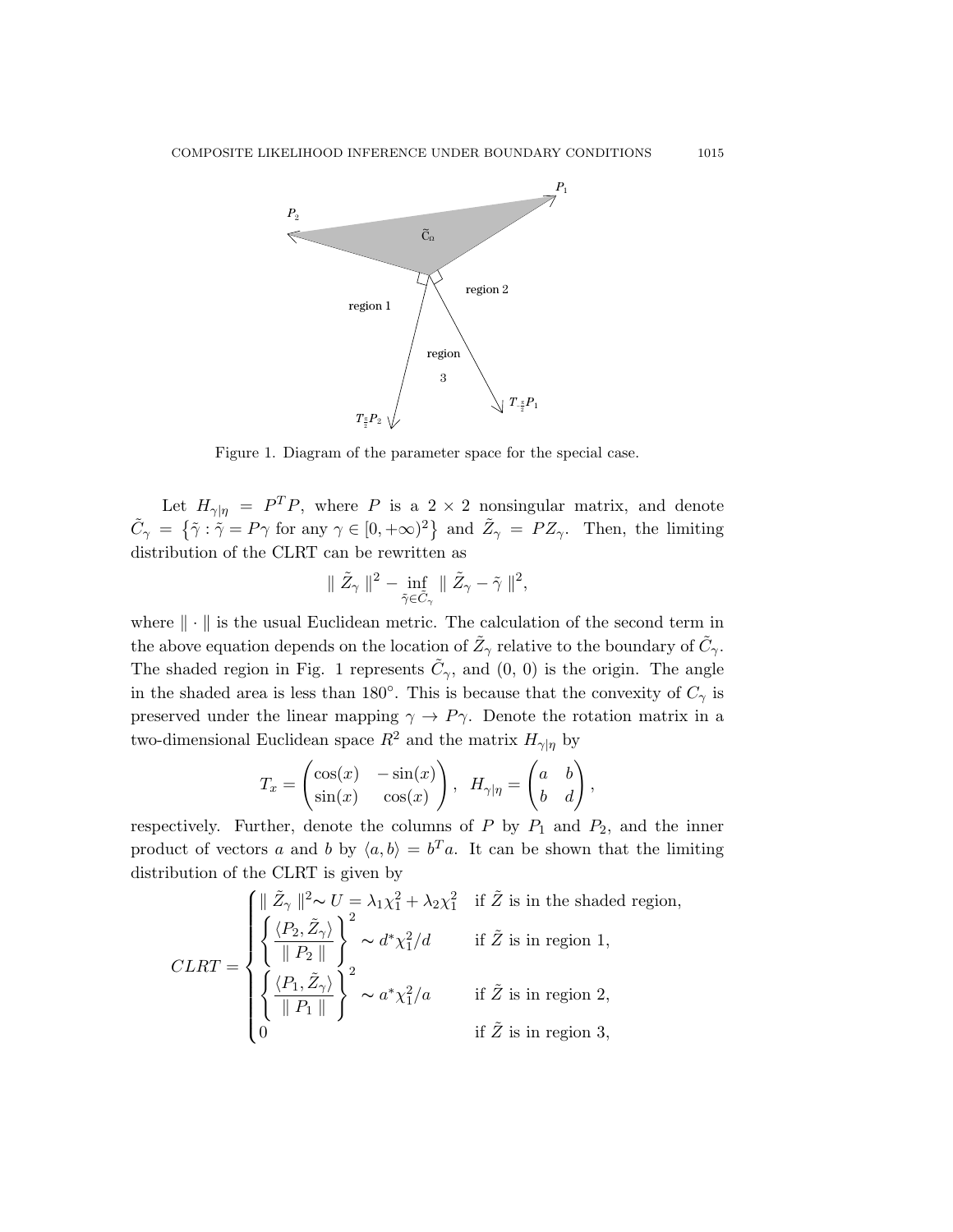where  $\lambda_1$  and  $\lambda_2$  are eigenvalues of  $H_{\gamma|\eta} G_{\gamma|\eta}^{-1}$  $\frac{-1}{\gamma|\eta}$ , and  $a^*$  and  $d^*$  are elements in the matrix  $H_{\gamma|\eta} G_{\gamma|\eta}^{-1}$  $\frac{1}{\gamma |\eta} H_{\gamma |\eta}$ , such that

$$
H_{\gamma|\eta}G_{\gamma|\eta}^{-1}H_{\gamma|\eta} = \begin{pmatrix} a^* & b^* \\ b^* & d^* \end{pmatrix}.
$$

The mixing probabilities for the shaded region, region 1, and region 2 are

$$
\pi_{s} = \cos^{-1} \frac{\left[ ((G_{\gamma|\eta})_{12}) / (\{(G_{\gamma|\eta})_{11}(G_{\gamma|\eta})_{22}\}^{1/2}) \right]}{2\pi},
$$
\n
$$
\pi_{1} = \cos^{-1} \frac{\left[ ((0,1)G_{\gamma|\eta}H_{\gamma|\eta}^{-1}P^{T}T_{\pi/2}P_{2}) / (\{(0,1)G_{\gamma|\eta}(\eta)\}^{1/2}\{P_{2}^{T}T_{\pi/2}^{T}PH_{\gamma|\eta}^{-1}G_{\gamma|\eta}H_{\gamma|\eta}^{-1}P^{T}T_{\pi/2}P_{2}\}^{1/2}) \right]}{2\pi}
$$
\n
$$
\pi_{2} = \cos^{-1} \frac{\left[ ((1,0)G_{\gamma|\eta}H_{\gamma|\eta}^{-1}P^{T}T_{-\pi/2}P_{1}) / (\{(1,0)G_{\gamma|\eta}(\eta)\}^{1/2}\{P_{1}^{T}T_{-\pi/2}^{T}PH_{\gamma|\eta}^{-1}G_{\gamma|\eta}H_{\gamma|\eta}^{-1}P^{T}T_{-\pi/2}P_{1}\}^{1/2}) \right]}{2\pi}
$$

,

,

respectively. Thus, the asymptotic distribution of the CLRT is a mixture of U,  $d^*\chi_1^2/d$ ,  $a^*\chi_1^2/a$ , and  $\chi_0^2$ , with mixing probabilities  $\pi_s$ ,  $\pi_1$ ,  $\pi_2$ , and  $1 - \pi_s$  $\pi_1 - \pi_2$ , respectively.

#### 4. Examples

## 4.1. Test for positive associations in stratified case-control studies with sparse data

Suppose the covariates  $x_{ij}$  are p-dimensional, and that two of them are known to be positively associated with the occurrence of a disease. To test the two positive associations simultaneously, the null hypothesis is  $H_0$ :  $\beta_1 = \beta_2 = 0$ , and the alternative is  $H_a$ : any of  $\beta_1, \beta_2 > 0$ . In this case, the parameter vector,  $\theta = (\beta_1, \beta_2, \dots \beta_p)^T$ , can be partitioned into two sets  $\theta^T = (\gamma^T, \eta^T)$ , for example,  $\gamma = (\beta_1, \beta_2)^T$  and  $\eta = (\beta_3, \dots, \beta_p)^T$ . The parameter configuration is given by  $(2, 0, 0, p-2), C_{\Omega_0} = \{0\}^2 \times R^{p-2}$ , and  $C_{\Omega} = [0, +\infty)^2 \times R^{p-2}$ , which is the same as the special case discussed in Section 3.3. Thus, the asymptotic distribution of the CLRT is a mixture of U,  $d^*\chi_1^2/d$ ,  $a^*\chi_1^2/a$ , and  $\chi_0^2$ , with mixing probabilities  $\pi_s$ ,  $\pi_1$ ,  $\pi_2$ , and  $1 - \pi_s - \pi_1 - \pi_2$ , respectively, where the weights and mixing probabilities are calculated using the equations given in Section 3.3.

#### 4.2. Test for heterogeneity in diagnostic systematic reviews

As discussed in Section 2.3, the null hypothesis is  $H_0: \tau_1^2 = \tau_2^2 = 0$ , and the parameters involved are  $\theta = (\tau_1^2, \tau_2^2, \beta_1, \beta_2)^T$ . Partition this into two parameter sets  $\theta^T = (\gamma^T, \eta^T)$ , where  $\gamma = (\tau_1^2, \tau_2^2)^T$  and  $\eta = (\beta_1, \beta_2)^T$ . The parameter configuration is given by  $(2, 0, 0, 2)$ ,  $C_{\Omega_0} = \{0\}^2 \times \mathbb{R}^2$ , and  $C_{\Omega} = [0, +\infty)^2 \times \mathbb{R}^2$ , which is the same as the special case in Section 3.3, with  $p = 4$ . Thus, the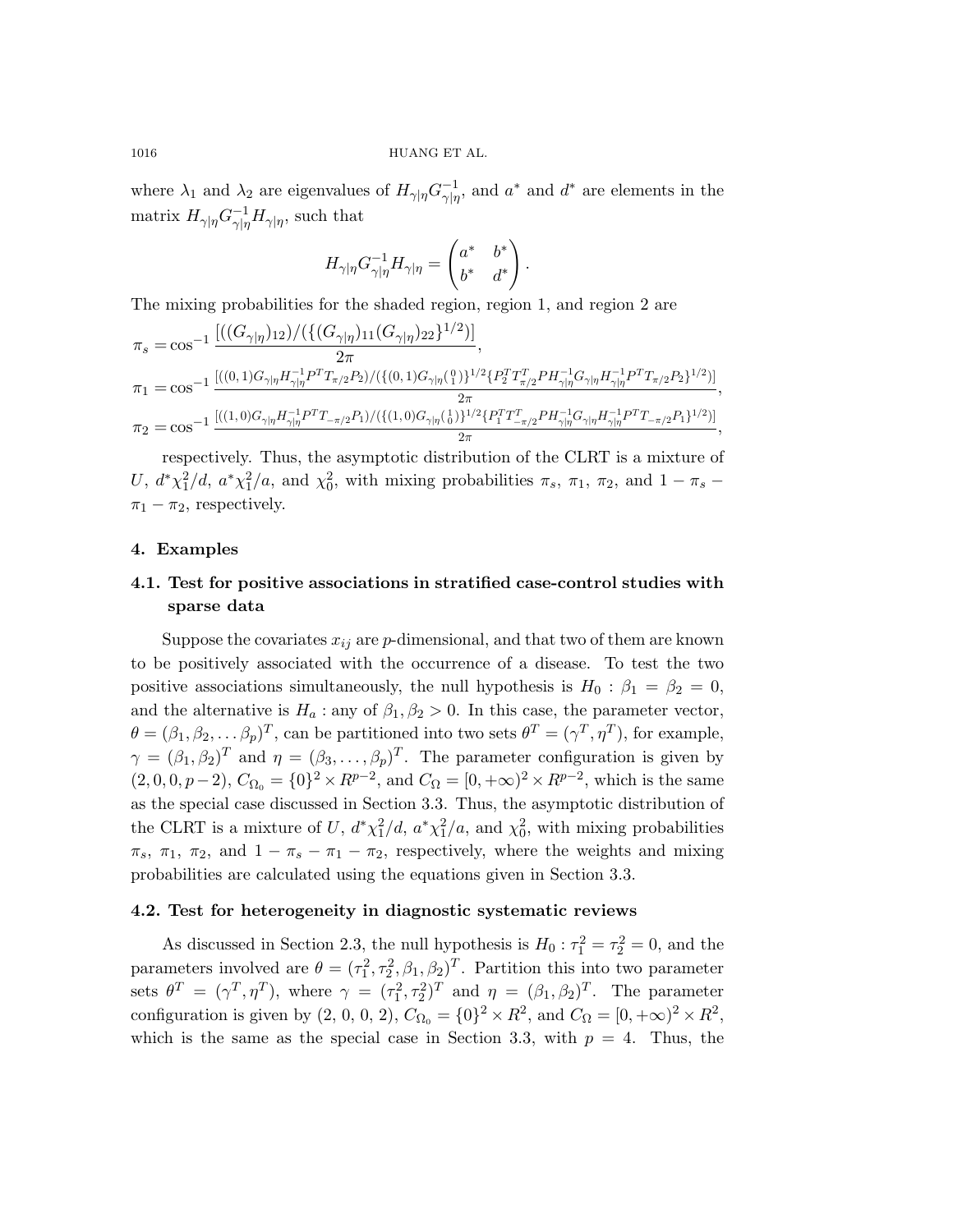limiting distribution of the CLRT is obtained by applying the results in Section 3.3.

#### 4.3. Signal detection of AE reporting rate

To test whether the reporting rate is the same across all years for the jth vaccine-AE combination, the null hypothesis can be written as  $H_0: \tau_j^2 = \delta_j^2 = 0$ . Similarly, we partition the parameter vector,  $\theta = (\tau_j^2, \delta_j^2, \alpha_{0j}, \beta_{0j})^T$ , into two parameter sets  $\theta^T = (\gamma^T, \eta^T)$ , where  $\gamma = (\tau_j^2, \delta_j^2)^T$  and  $\eta = (\alpha_{0j}, \beta_{0j})^T$ . The parameter configuration is given by  $(2, 0, 0, 2)$ ,  $C_{\Omega_0} = \{0\}^2 \times \mathbb{R}^2$ , and  $C_{\Omega} =$  $[0, +\infty)^2 \times \mathbb{R}^2$ , which is the same as the special case in Section 3.3, with  $p = 4$ . Thus, the results in Section 3.3 can be applied.

#### 5. Simulation

To explore the finite-sample performance of the theoretical findings, we conduct two simulation studies. In the first example, we consider the CLRT in stratified case-control studies, as discussed in Section 4.1, with  $p = 3$ . In the second example, we test the heterogeneity of the sensitivities and specificities between multiple studies in diagnostic systematic reviews, as discussed in Section 4.2.

# 5.1. Test for positive associations in stratified case-control studies with sparse data

We simulate the data using three continuous covariates, and simultaneously test  $\beta_1 = \beta_2 = 0$ , where  $\beta_1$  and  $\beta_2$  are known to be nonnegative. The nuisance parameter  $\beta_3$  belongs to  $(-\infty, +\infty)$ . The three covariates are independently simulated from a standard normal distribution. To mimic the selection procedure of a case-control study, we simulate 1,000 subjects for each stratum, and selecte five cases and five controls. The number of strata varies from 25 to 200, and the simulation is repeated 5,000 times. We compare the type-I error and the power of the CLRT based on the derived asymptotic distribution with that based on the naive  $\chi_2^2$  distribution.

As shown in Table [1,](#page-13-0) the method based on the derived asymptotic distribution controls the type-I error very well in all scenarios, whereas the naive method based on the  $\chi^2$  distribution yields grossly conservative type-I errors based on 5,000 simulations. The power gain is also substantial (up to 48%) using the derived asymptotic distribution of the CLRT. Thus, the naive method is more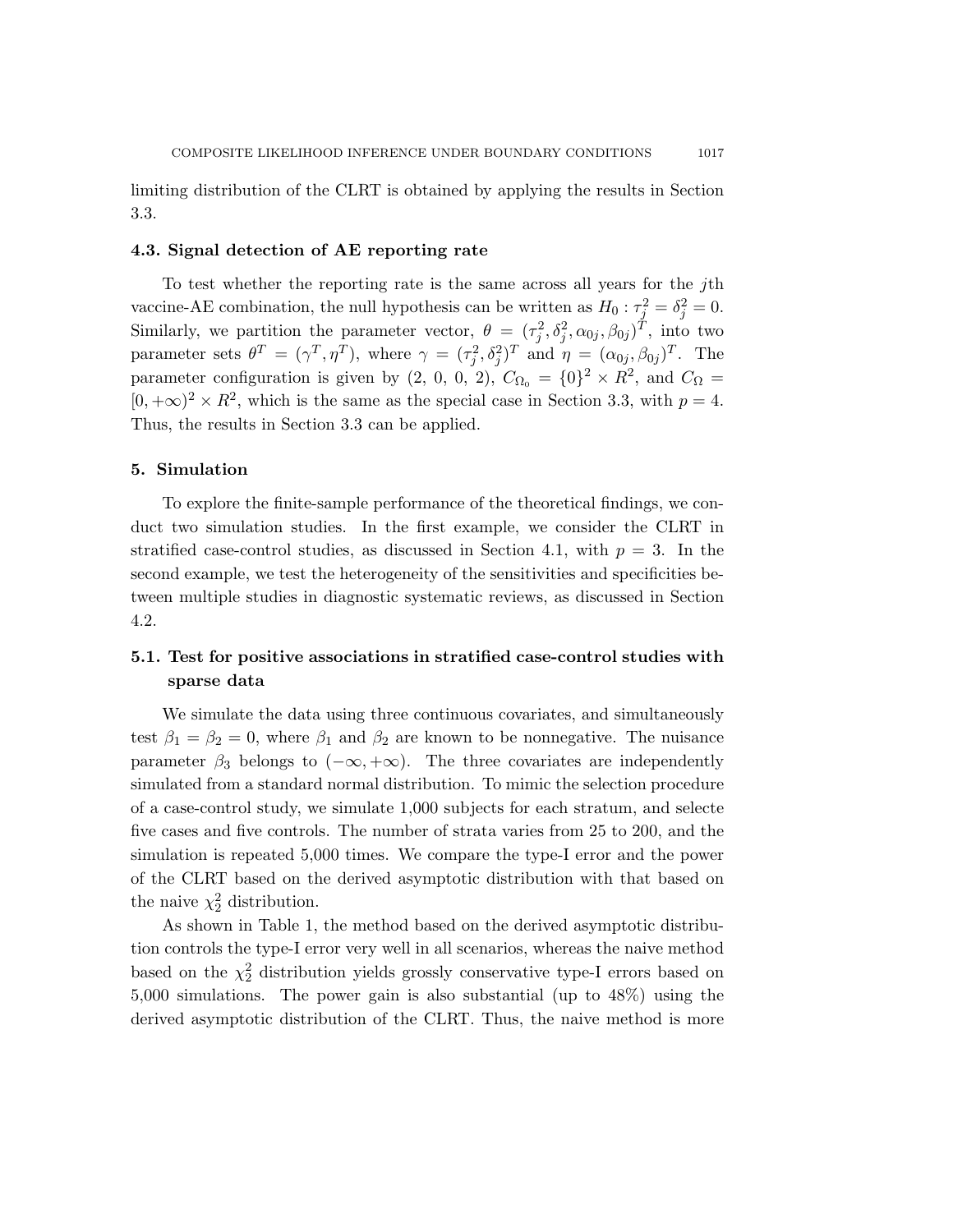<span id="page-13-0"></span>Table 1. Empirical rejection rates  $(\%)$  in 5,000 simulations of the CLRT to test for two regression coefficients in a stratified case-control study, based on different numbers of strata  $K$ , strata sizes  $N$ , and effect sizes.

|                             |           | $\alpha = 0.10$  |       | $\alpha = 0.05$  |       | $\alpha = 0.01$  |       |
|-----------------------------|-----------|------------------|-------|------------------|-------|------------------|-------|
|                             |           | Rejection $(\%)$ |       | Rejection $(\%)$ |       | Rejection $(\%)$ |       |
| $(\beta_1,\beta_2,\beta_3)$ | (K, N)    | CLRT             | Naive | CLRT             | Naive | CLRT             | Naive |
| (0, 0, 0.1)                 | (25, 10)  | 9.8              | 0.4   | 4.7              | 0.1   | 0.7              | 0.0   |
|                             | (50, 10)  | 10.5             | 0.3   | 5.2              | 0.1   | 1.0              | 0.0   |
|                             | (100, 10) | 9.5              | 0.2   | 4.3              | 0.0   | 0.6              | 0.0   |
|                             | (200, 10) | 10.1             | 0.5   | 4.9              | 0.1   | 1.1              | 0.0   |
| (0.1, 0, 0.1)               | (25, 10)  | 25.9             | 2.4   | 15.7             | 0.6   | 4.4              | 0.0   |
|                             | (50, 10)  | 35.1             | 4.0   | 22.6             | 1.4   | 7.4              | 0.1   |
|                             | (100, 10) | 51.4             | 9.6   | 37.5             | 4.1   | 15.3             | 0.5   |
|                             | (200, 10) | 73.4             | 25.2  | 60.9             | 13.1  | 35.5             | 2.2   |
| (0.1, 0.1, 0.1)             | (25, 10)  | 37.9             | 4.7   | 25.0             | 1.6   | 7.9              | 0.1   |
|                             | (50, 10)  | 56.1             | 11.0  | 41.4             | 4.4   | 17.9             | 0.5   |
|                             | (100, 10) | 78.1             | 26.6  | 64.8             | 13.8  | 38.3             | 2.5   |
|                             | (200, 10) | 95.1             | 62.0  | 90.0             | 44.7  | 73.3             | 16.2  |
| (0.2, 0.2, 0.2)             | (25, 10)  | 76.2             | 24.5  | 62.9             | 12.7  | 32.7             | 2.0   |
|                             | (50, 10)  | 94.1             | 58.8  | 88.9             | 40.9  | 69.4             | 14.4  |
|                             | (100, 10) | 99.8             | 93.0  | 99.3             | 84.8  | 96.3             | 57.3  |
|                             | (200, 10) | 100.0            | 100.0 | 100.0            | 99.8  | 100.0            | 97.6  |

conservative and less powerful than the method based on the asymptotic distribution of the CLRT.

#### 5.2. Test for heterogeneity in diagnostic systematic reviews

As described in Sections 2.3 and 4.2, we test for the heterogeneity in the sensitivities and specificities between multiple studies in diagnostic systematic reviews. We assume the covariates  $X_i$  and  $Z_i$  are univariate and independently generated from a standard normal distribution. We set  $g(\cdot)$  as the logit function, and set  $\beta_1 = g(0.95)$ ,  $\beta_2 = g(0.90)$ , and  $n_{i1} = n_{i0} = 50$ . We simulate  $\mu_{i1}, \mu_{i2}$ from a bivariate normal distribution with  $\rho = -0.8$ , and  $\tau_1^2 = \tau_2^2$  take increasing values from 0, 0.05, 0.15, to 0.25. Then,  $n_{i11}$  and  $n_{i00}$  are simulated from the binomial distribution, as described in Section 2.3. We compare the type-I error and power of the CLRT based on the derived asymptotic distribution with that based on the naive  $\chi^2$  distribution under different numbers of studies m.

As shown in Table [2,](#page-14-0) the method based on the derived asymptotic distribution controls the type-I error reasonably well at nominal levels of 0.1, 0.05, and 0.01 in all scenarios. However, the naive method yields grossly conservative type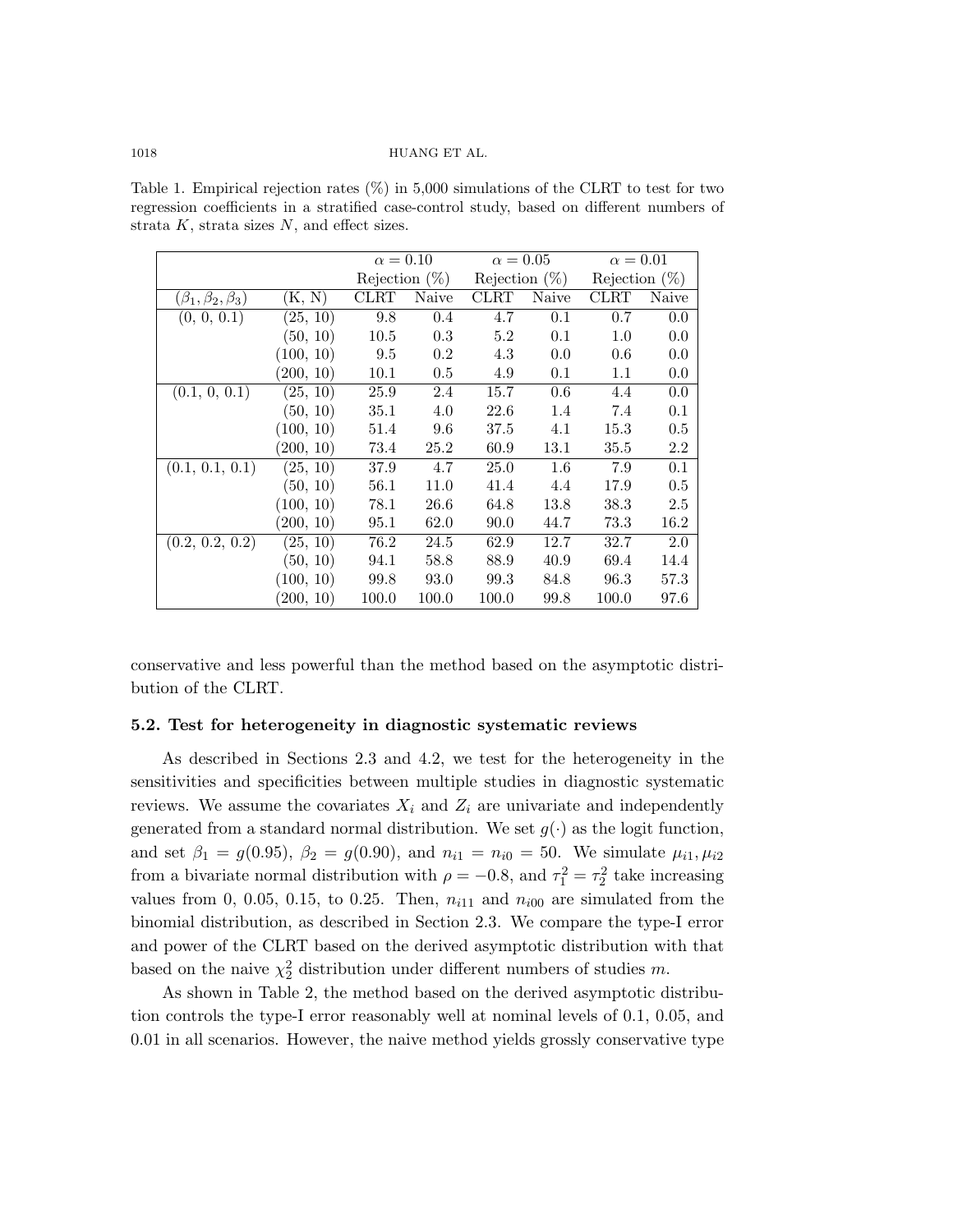|                     |           |         |                   | $\alpha = 0.10$ $\alpha = 0.05$                    |                   | $\alpha=0.01$    |                  |
|---------------------|-----------|---------|-------------------|----------------------------------------------------|-------------------|------------------|------------------|
|                     |           |         |                   | Rejection $(\%)$ Rejection $(\%)$ Rejection $(\%)$ |                   |                  |                  |
| $\tau_1^2=\tau_2^2$ | ${\bf m}$ |         | CLRT Naive        |                                                    | CLRT Naive        | CLRT             | Naive            |
| $\overline{0}$      | 10        | $0.6\,$ | 0.0               | $0.0\,$                                            | 0.0               | 0.0              | 0.0              |
|                     | 20        | 2.5     | 0.3               | 0.7                                                | $0.1\,$           | 0.0              | 0.0              |
|                     | 40        | 4.3     | 1.3               | 1.8                                                | $0.2\,$           | 0.1              | 0.0              |
|                     | 80        | 7.0     | 2.3               | 3.0                                                | 0.8               | 0.3              | 0.0              |
|                     | 160       | 9.3     | 3.2               | 4.4                                                | 1.4               | 0.6              | 0.1              |
| 0.05                | 10        | 33.4    | $\overline{20.3}$ | $\overline{22.9}$                                  | $\overline{12.5}$ | $\overline{8.8}$ | $\overline{4.5}$ |
|                     | 20        | 33.9    | 20.8              | 23.1                                               | 13.4              | 9.1              | 4.8              |
|                     | 40        | 47.1    | 30.2              | 34.2                                               | 20.1              | 14.6             | 8.14             |
|                     | 80        | 57.8    | 39.7              | 44.2                                               | 29.3              | 21.7             | 12.5             |
|                     | 160       | 74.9    | 58.6              | 62.7                                               | 47.2              | 37.5             | 25.5             |
| 0.15                | 10        | 52.5    | 36.2              | 39.9                                               | 26.8              | 20.9             | 13.8             |
|                     | $20\,$    | 68.7    | $55.6\,$          | 59.0                                               | 46.6              | 39.2             | 28.7             |
|                     | 40        | 71.0    | $55.8\,$          | 59.1                                               | 46.8              | 40.7             | 31.2             |
|                     | 80        | 97.7    | 95.7              | 96.2                                               | 93.6              | 91.6             | 87.3             |
|                     | 160       | 100.0   | 100.0             | 100.0                                              | 99.9              | 99.8             | 99.6             |
| 0.25                | 10        | 70.6    | 58.6              | 62.1                                               | 50.3              | 44.1             | 34.3             |
|                     | $20\,$    | 92.2    | 87.2              | 88.8                                               | 82.8              | 78.2             | 70.3             |
|                     | 40        | 97.9    | 96.6              | 96.9                                               | 95.1              | 93.6             | 90.4             |
|                     | 80        | 100.0   | 99.8              | 99.9                                               | 99.8              | 99.7             | 99.3             |
|                     | 160       | 100.0   | 100.0             | 100.0                                              | 100.0             | 100.0            | 100.0            |

<span id="page-14-0"></span>Table 2. Empirical rejection rates  $(\%)$  for 5,000 simulations using the CLRT for heterogeneity in diagnostic systematic reviews, based on different numbers of studies m.

I error in this example based on 5,000 simulations. The power gain is up to 15% as a result of using the asymptotic distribution of the CLRT.

## 6. Application to a Systematic Review of Modern Imaging Technologies for the Surveillance of Melanoma

Melanoma is a type of skin tumor that develops from pigment-containing cells known as melanocytes. Melanoma is a less common type of skin cancer, but is much more dangerous when not found early, resulting in the majority (75%) of deaths related to skin cancer [\(Lo and Fisher](#page-19-18) [\(2014\)](#page-19-18)). Modern imaging technology can be used for the early detection of melanoma metastasis, and provides a cost-effective surveillance approach [\(Jemal et al.](#page-18-14) [\(2009\)](#page-18-14)). Currently, the most commonly used diagnostic imaging technologies for melanoma include ultrasonography (US), computed tomography (CT), positron emission tomography (PET), and a combination of the latter two (PET-CT). In addition to evaluate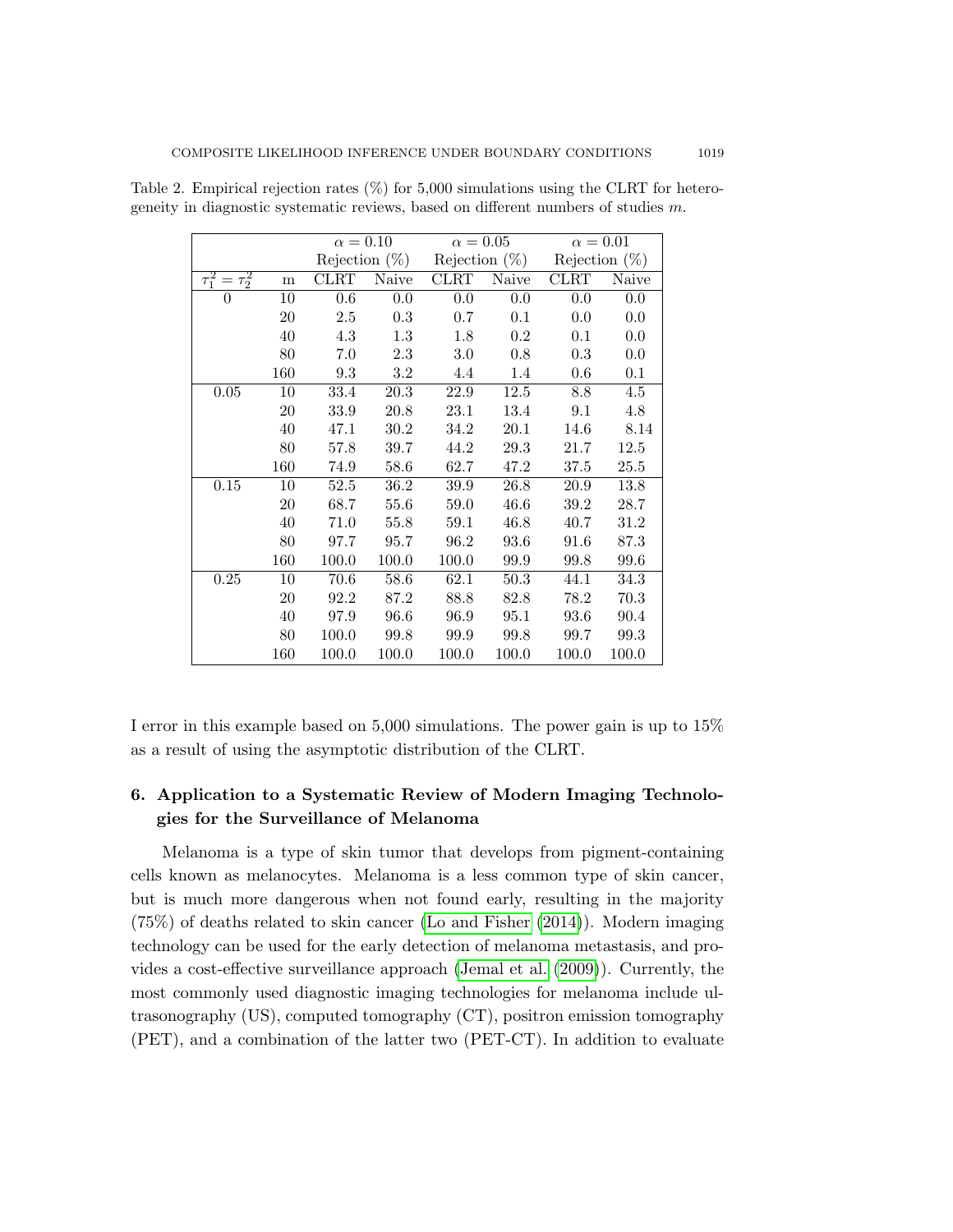the relative performance of these contemporary diagnostic imaging technologies in diagnosing melanoma for patients at different stages, for example, regional and distant lesions, it is also important to quantify the heterogeneity in the imaging technologies, in terms of their operating characteristics, for example, the variability in sensitivity and specificity across study populations. [Xing et al.](#page-20-1) [\(2011\)](#page-20-1) conducted a diagnostic review based on 98 published studies of 10,528 patients, carried out between January 1, 1990, and June 30, 2009. The number of studies for each diagnostic imaging technology and type of cancer (regional and distant metastasis) are shown in Table S1 in the online Supplementary Material.

We applied the proposed composite likelihood model described in Section 2.3. Then, we used the proposed CLRT described in Section 3.3 to test for heterogeneity in the sensitivities and specificities of the imaging technologies for different cancer types across multiple studies for seven technology-cancer combinations. Our results show that, when diagnosing regional metastatic melanoma, all four imaging technologies have significantly heterogeneous sensitivity or specificity across multiple studies ( $p < 0.001$ ). In diagnoses of distance metastatic melanoma, CT and PET have significant heterogeneity of sensitivity or specificity across studies ( $p < 0.05$ ), whereas the combination of CT and PET does not  $(p > 0.1)$ . Figure S1 in the online Supplementary Material shows the ranges of the sensitivities and specificities of the imaging technologies when diagnosing cancer types across studies. Note that the specificities are generally higher than the sensitivities, in general, and the heterogeneity of specificity is smaller than the sensitivity across studies for all diagnosis methods. The heterogeneities of both sensitivity and specificity are higher in the diagnosis of regional metastatic melanoma than they are for those of distant metastatic melanoma. We also compared the results of the proposed methods to the naive method, which ignores the boundary constraints. The naive method was more conservative, although it still identified the significant heterogeneity in the sensitivity or specificity of the four imaging technologies used to diagnose regional metastatic melanoma, and in the PET technology used to diagnose distant metastatic melanoma, given that the magnitudes of these heterogeneities are relatively large. However, the naive method failed to identify the significant heterogeneity in the sensitivity or specificity of the CT technology used to diagnose distant metastatic melanoma, which was identified by the proposed method.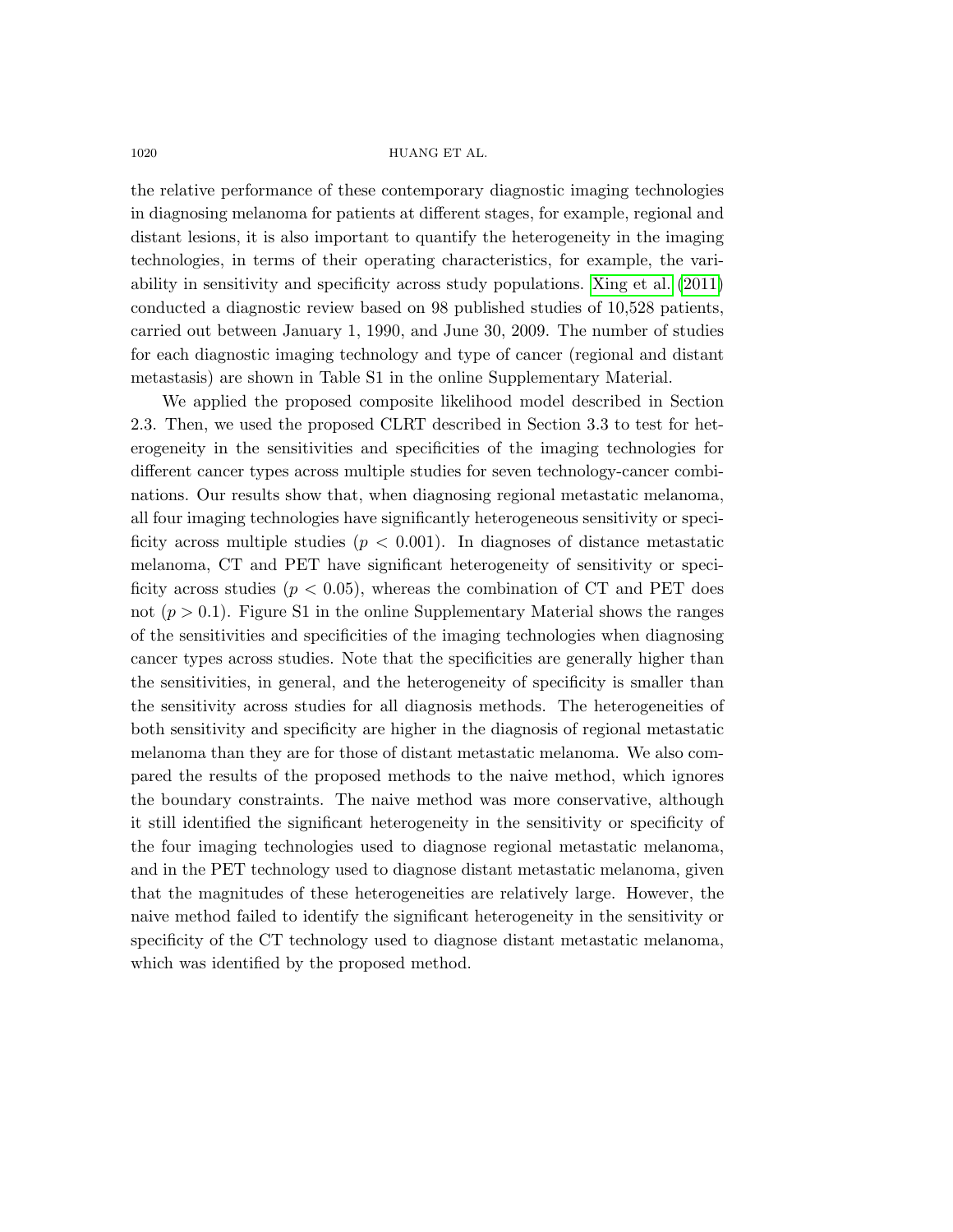#### 7. Discussion

In this study, we derive the asymptotic distribution of the CLRT when a subset of the testing parameters lie on the boundary of the parameter space, following the work of [Self and Liang](#page-19-11) [\(1987\)](#page-19-11) and [Chen and Liang](#page-18-8) [\(2010\)](#page-18-8). The former work studied the asymptotic behavior of the regular likelihood ratio test when the parameters of interest lie on the boundary. The latter extended the results to deal with situations when a subset of the parameters of interest are tested based on the pseudolikelihood of [Gong and Samaniego](#page-18-15) [\(1981\)](#page-18-15). Considering that the composite likelihood approach has become increasingly popular, and no previous works have examined the asymptotic behaviors of the CLRT under boundary constraints, our work strives to fill this gap. Note that the results presented here are very broad, in that any partially specified models can be considered a special case of a composite likelihood.

The composite likelihood ratio-based inference under boundary constraints is a difficult question. Although the asymptotic results derived here yield wellcontrolled type-I errors and adequate power, calculating the test statistic becomes more complicated as the number of boundary parameters increases. Another alternative is to use numerical methods. However, caution is required in terms of validity, choice of tuning parameters, computational cost, and practical performance. For example, standard nonparametric and parametric bootstrap methods lead to inconsistent estimates when the parameter is on the boundary of the parameter space [\(Andrews](#page-17-1) [\(2000\)](#page-17-1)). This inconsistency is due to the non-smoothness of the empirical distribution from which the bootstrap samples are generated. [Andrews](#page-17-1) [\(2000\)](#page-17-1) proposed subsampling and m-out-of-n bootstrap methods for obtaining consistent estimators of the limiting distributions of test statistics under boundary constraints. The  $m$ -out-of-n bootstrap provides a smoothing operation on the empirical distribution function, by resampling with replacement a smaller sample size m from the original n samples, where m is of a smaller order than n. However, these numerical methods require additional tuning parameters, and the performance varies in practice. For details of  $m$ -out-of-n bootstrap, please refer to [Politis, Romano and Wolf](#page-19-19) [\(1999\)](#page-19-19), and the references therein.

To examine its practical performance, we implemented the  $m$ -out-of-n bootstrap method to estimate the limiting distribution of the CLRT statistic and to test for positive associations in the example of stratified case-control studies with sparse data, as described in Section 5.1. We adopted the method proposed by [Bickel and Sakov](#page-18-16) [\(2008\)](#page-18-16) to make a data-adaptive choice on resampling size  $m$ ,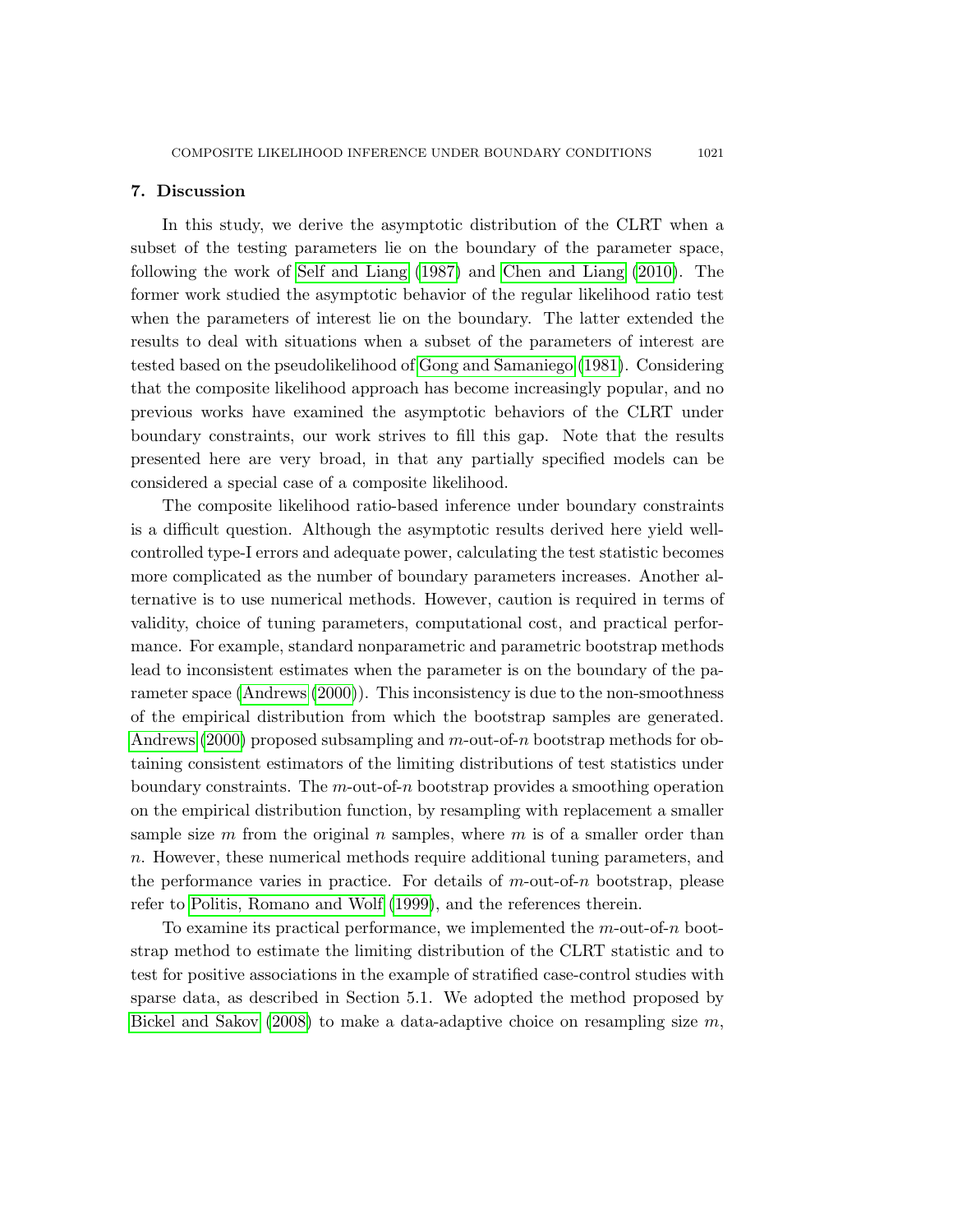with  $q = 0.85$ . The results are shown in Section S4 of the online Supplementary Material. Note that the performance of the  $m$ -out-of-n bootstrap method is between that of the proposed method and the naive method. More specifically, the empirical type-I error rates of the  $m$ -out-of-n bootstrap method are closer to the nominal levels than the naive method is, but are still very conservative compared with the proposed method. The power loss of the  $m$ -out-of-n bootstrap method was substantial, compared with the proposed method. In addition, the  $m$ -out-of-n bootstrap method required more computational hours than the naive and proposed methods did. Recently, [Chen et al.](#page-18-17) [\(2018\)](#page-18-17) proposed a a testing procedure that can better balance computational simplicity and statistical power for inference under boundary conditions using likelihoods where the second-order Bartlett identity does not hold. The proposed method was based on a conditional technique proposed by [Susko](#page-19-20) [\(2013\)](#page-19-20) and [Bartholomew](#page-17-2) [\(1961\)](#page-17-2). The test statistic converges weakly to a simple  $\chi^2$  distribution with data-dependent degrees of freedom, given the number of parameters lying on the boundary. It avoids the calculation of mixing proportions with limited sacrifice of statistical power.

#### Supplementary Material

In the online supplementary material, we provide detailed proofs for Lemma 1 and Theorem 1, and present an example that uses data on a diagnostic review of imaging technologies for the surveillance of melanoma, taken from [Xing et al.](#page-20-1) [\(2011\)](#page-20-1). We also provide the empirical type-I error rates and power of tests for positive associations in stratified case-control studies with sparse data, as described in Section 5.1. Here, we use a composite likelihood ratio statistic and its limiting distribution, calculated using the m-out-n bootstrap method.

### Acknowledgments

This research was supported in part by the National Institutes of Health (NIH) under award numbers R01LM012607 R01AI130460, and R01HD099348, and by the National Science Foundation under award number DMS-1854637.

## References

- <span id="page-17-1"></span>Andrews, D. W. (2000). Inconsistency of the bootstrap when a parameter is on the boundary of the parameter space. Econometrica 68, 399–405.
- <span id="page-17-2"></span>Bartholomew D. J. (1961). A test of homogeneity of means under restricted alternatives. Journal of the Royal Statistical Society. Series B (Methodological Methodology), 239—281.
- <span id="page-17-0"></span>Bhat, C. R., Varin, C. and Ferdous, N. (2010). A comparison of the maximum simulated like-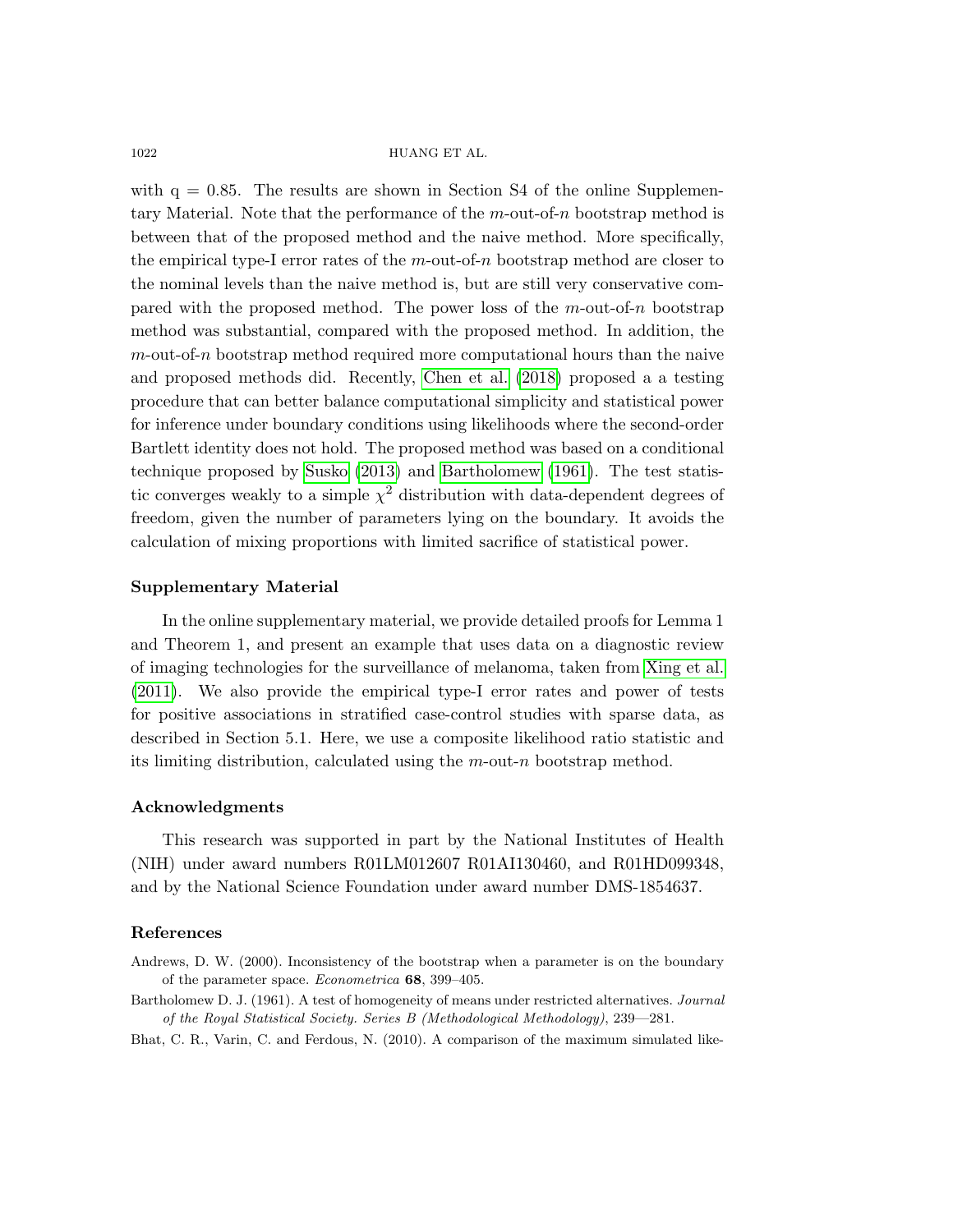lihood and composite marginal likelihood estimation approaches in the context of the multivariate ordered-response model. Advances in Econometrics 26, 65.

- <span id="page-18-16"></span>Bickel, P. J. and Sakov, A. (2008). On the choice of m in the m out of n bootstrap and confidence bounds for extrema. Statistica Sinica 18, 967–985.
- <span id="page-18-4"></span>Chandler, R. E. and Bate, S. (2007). Inference for clustered data using the independence loglikelihood. Biometrika 94, 167–183.
- <span id="page-18-10"></span>Chen, R. T., Rastogi, S. C., Mullen, J. R., Hayes, S. W., Cochi, S. L., Donlon, J. A. and Wassilak, S. G. (1994). The vaccine adverse event reporting system (vaers). Vaccine 12, 542–550.
- <span id="page-18-17"></span>Chen, Y., Huang, J., Ning, Y., Liang, K.-Y. & Lindsay, B. G. (2018). A conditional composite likelihood ratio test with boundary constraints. Biometrika 105, 225–232.
- <span id="page-18-8"></span>Chen, Y. and Liang, K.-Y. (2010). On the asymptotic behaviour of the pseudolikelihood ratio test statistic with boundary problems. Biometrika 97, 603–620.
- <span id="page-18-7"></span>Chen, Y., Liu, Y., Ning, J., Cormier, J. and Chu, H. (2015). A hybrid model for combining case–control and cohort studies in systematic reviews of diagnostic tests. Journal of the Royal Statistical Society: Series C (Applied Statistics) 64, 469–489.
- <span id="page-18-6"></span>Chen, Y., Liu, Y., Ning, J., Nie, L., Zhu, H. and Chu, H. (2014). A composite likelihood method for bivariate meta-analysis in diagnostic systematic reviews. Statistical Methods in Medical Research, 0962280214562146.
- Chen, Y., Ning, J., Ning, Y., Liang, K.-Y. and Bandeen-Roche, K. (2017). On the pseudolikelihood inference for semiparametric models with boundary problems. Biometrika 104 165–179.
- <span id="page-18-12"></span>Chernoff, H. (1954). On the distribution of the likelihood ratio. The Annals of Mathematical Statistics 25, 573–578.
- <span id="page-18-13"></span>Cox, D. R. (1975). Partial likelihood. Biometrika 62, 269–276.
- <span id="page-18-15"></span>Gong, G. and Samaniego, F. J. (1981). Pseudo maximum likelihood estimation: theory and applications. The Annals of Statistics 9, 861–869.
- <span id="page-18-2"></span>Guan, Y. (2006). A composite likelihood approach in fitting spatial point process models. Journal of the American Statistical Association 101, 1502–1512.
- <span id="page-18-3"></span>He, W. and Yi, G. Y. (2011). A pairwise likelihood method for correlated binary data with/without missing observations under generalized partially linear single-index models. Statistica Sinica 21, 207.
- <span id="page-18-0"></span>Heagerty, P. J. and Lele, S. R. (1998). A composite likelihood approach to binary spatial data. Journal of the American Statistical Association 93, 1099–1111.
- <span id="page-18-1"></span>Henderson, R. and Shimakura, S. (2003). A serially correlated gamma frailty model for longitudinal count data. Biometrika 90, 355-366.
- <span id="page-18-11"></span>Huang, L., Zalkikar, J. and Tiwari, R. C. (2011). A likelihood ratio test based method for signal detection with application to fda's drug safety data. Journal of the American Statistical Association 106, 1230–1241.
- <span id="page-18-9"></span>Irwig, L., Macaskill, P., Glasziou, P. and Fahey, M. (1995). Meta-analytic methods for diagnostic test accuracy. Journal of Clinical Epidemiology 48, 119–130.
- <span id="page-18-14"></span>Jemal, A., Siegel, R., Ward, E., Hao, Y., Xu, J. and Thun, M. J. (2009). Cancer Statistics, 2009. CA: A Cancer Journal for Clinicians 59, 225–249.
- <span id="page-18-5"></span>Kent, J. T. (1982). Robust properties of likelihood ratio tests. *Biometrika* 69, 19–27.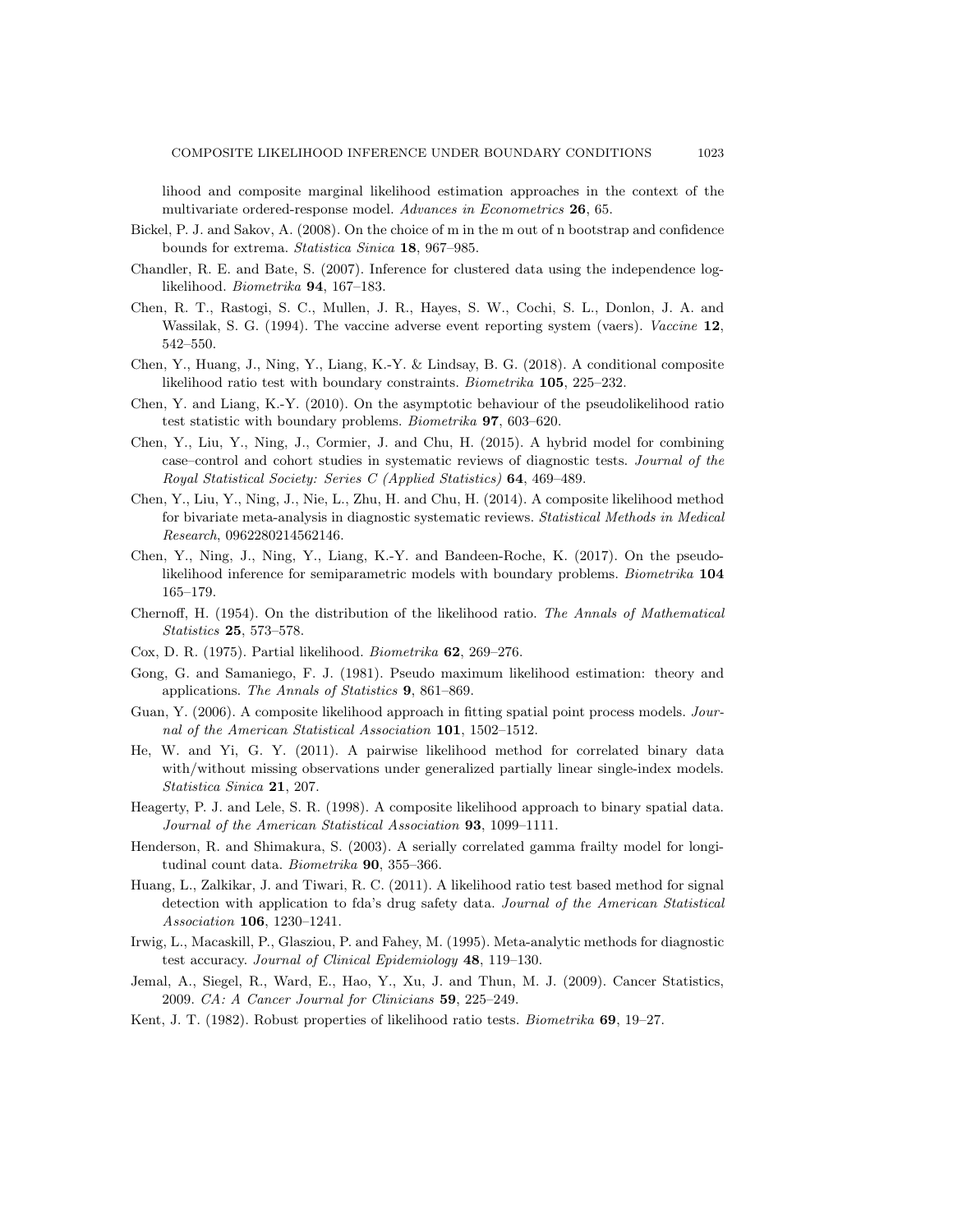- <span id="page-19-4"></span>Larribe, F. and Fearnhead, P. (2011). On composite likelihoods in statistical genetics. Statistica Sinica 21, 43.
- <span id="page-19-12"></span>Liang, K.-Y. (1987). Extended mantel-haenszel estimating procedure for multivariate logistic regression models. Biometrics 43, 289–299.
- <span id="page-19-0"></span>Lindsay, B. G. (1988). Composite likelihood methods. Contemporary Mathematics 80, 221–239.
- <span id="page-19-18"></span>Lo, J. A. and Fisher, D. E. (2014). The melanoma revolution: from uv carcinogenesis to a new era in therapeutics. Science 346, 945-949.
- <span id="page-19-2"></span>McVean, G. A., Myers, S. R., Hunt, S., Deloukas, P., Bentley, D. R. and Donnelly, P. (2004). The fine-scale structure of recombination rate variation in the human genome. Science 304, 581–584.
- <span id="page-19-1"></span>Molenberghs, G. and Verbeke, G. (2005). Models for Discrete Longitudinal Data. Springer.
- <span id="page-19-14"></span>Moses, L. E., Shapiro, D. and Littenberg, B. (1993). Combining independent studies of a diagnostic test into a summary roc curve: Data-analytic approaches and some additional considerations. Statistics in Medicine 12, 1293–1316.
- <span id="page-19-3"></span>Myers, S., Bottolo, L., Freeman, C., McVean, G. and Donnelly, P. (2005). A fine-scale map of recombination rates and hotspots across the human genome. Science 310, 321–324.
- <span id="page-19-16"></span>Niu, M. T., Erwin, D. E. and Braun, M. M. (2001). Data mining in the us vaccine adverse event reporting system (vaers): early detection of intussusception and other events after rotavirus vaccination. Vaccine 19, 4627–4634.
- <span id="page-19-6"></span>Nott, D. J. and Rydén, T. (1999). Pairwise likelihood methods for inference in image models. Biometrika 86, 661–676.
- <span id="page-19-8"></span>Padoan, S. A., Ribatet, M. and Sisson, S. A. (2010). Likelihood-based inference for max-stable processes. Journal of the American Statistical Association 105, 263–277.
- <span id="page-19-19"></span>Politis, D. N., Romano, J. P. and Wolf, M. (1999). Subsampling Springer-Verlag, New York.
- <span id="page-19-13"></span>Reitsma, J. B., Glas, A. S., Rutjes, A. W., Scholten, R. J., Bossuyt, P. M. and Zwinderman, A. H. (2005). Bivariate analysis of sensitivity and specificity produces informative summary measures in diagnostic reviews. Journal of Clinical Epidemiology 58, 982-990.
- <span id="page-19-15"></span>Rutter, C. and Gatsonis, C. (1995). Regression methods for meta-analysis of diagnostic test data. Academic Radiology 2, S48–56.
- <span id="page-19-11"></span>Self, S. G. and Liang, K.-Y. (1987). Asymptotic properties of maximum likelihood estimators and likelihood ratio tests under nonstandard conditions. Journal of the American Statistical Association 82, 605–610.
- <span id="page-19-17"></span>Shimabukuro, T. T., Nguyen, M., Martin, D. and DeStefano, F. (2015). Safety monitoring in the vaccine adverse event reporting system (vaers). Vaccine 33, 4398–4405.
- <span id="page-19-7"></span>Stein, M. L., Chi, Z. and Welty, L. J. (2004). Approximating likelihoods for large spatial data sets. Journal of the Royal Statistical Society: Series B (Statistical Methodology) 66, 275– 296.
- <span id="page-19-20"></span>Susko, E. (2013). Likelihood ratio tests with boundary constraints using data-dependent degrees of freedom. Biometrika 100, 1019–1023.
- <span id="page-19-10"></span>Varin, C., Reid, N. and Firth, D. (2011). An overview of composite likelihood methods. Statistica Sinica 21, 5–42.
- <span id="page-19-9"></span>Varin, C. and Vidoni, P. (2008). Pairwise likelihood inference for general state space models. Econometric Reviews 28, 170–185.
- <span id="page-19-5"></span>Vecchia, A. V. (1988). Estimation and model identification for continuous spatial processes.